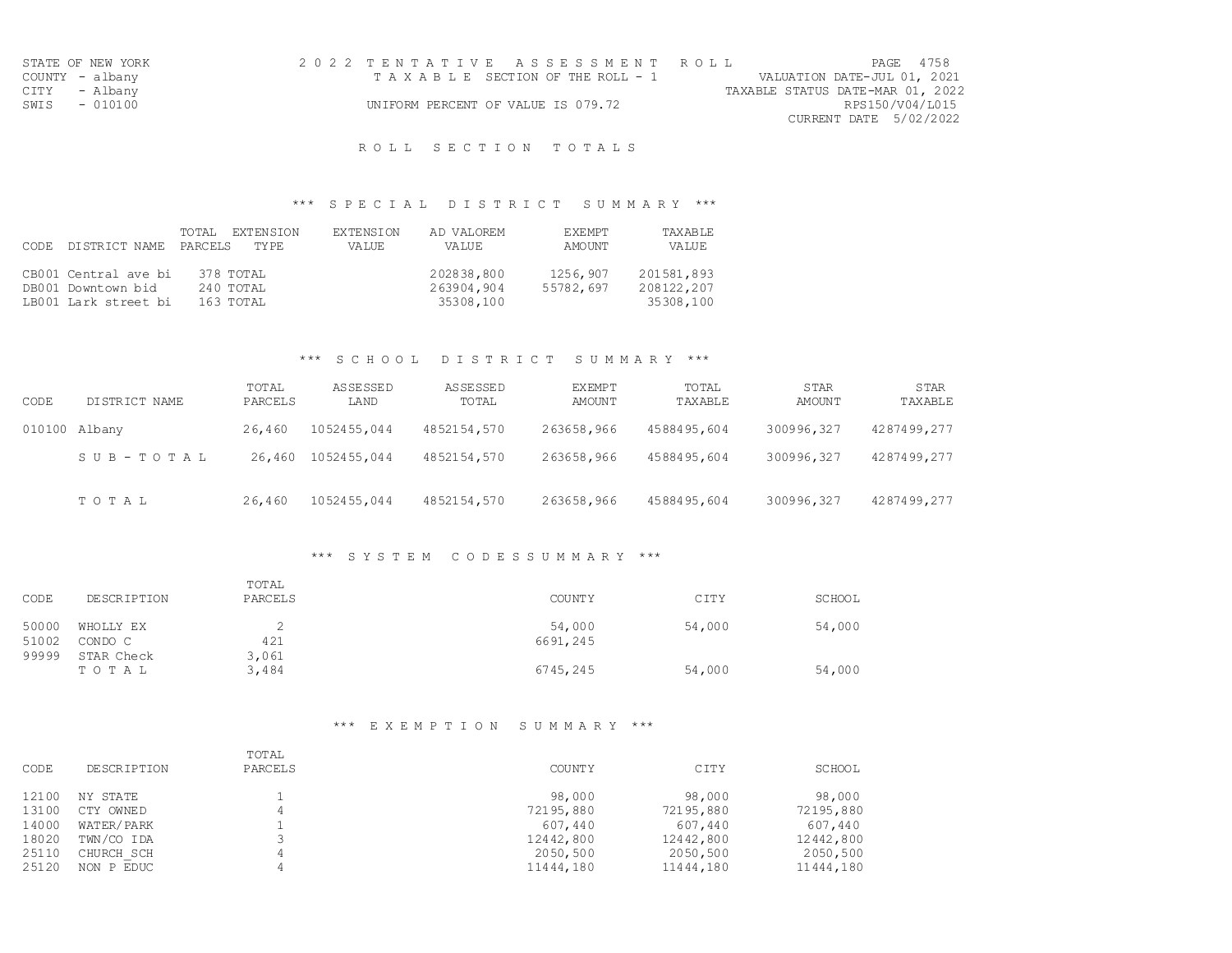| STATE OF NEW YORK | 2022 TENTATIVE ASSESSMENT ROLL     | PAGE 4759                        |
|-------------------|------------------------------------|----------------------------------|
| COUNTY - albany   | TAXABLE SECTION OF THE ROLL - 1    | VALUATION DATE-JUL 01, 2021      |
| CITY - Albany     |                                    | TAXABLE STATUS DATE-MAR 01, 2022 |
| SWIS - 010100     | UNIFORM PERCENT OF VALUE IS 079.72 | RPS150/V04/L015                  |
|                   |                                    | CURRENT DATE 5/02/2022           |
|                   |                                    |                                  |

## \*\*\* E X E M P T I O N S U M M A R Y \*\*\*

|       |                    | TOTAL          |            |            |            |
|-------|--------------------|----------------|------------|------------|------------|
| CODE  | <b>DESCRIPTION</b> | PARCELS        | COUNTY     | CITY       | SCHOOL     |
| 25130 | NON P CHAR         | 5              | 5760, 578  | 5760,578   | 5760,578   |
| 25210 | NP HOSPITA         |                | 1249,300   | 1249,300   | 1249,300   |
| 25230 | NP MORAL I         | 11             | 4581,279   | 4581,279   | 4581,279   |
| 25300 | NON PROFIT         |                | 776,781    | 776,781    | 776,781    |
| 25400 | RPTL428 FR         |                | 1532,309   | 1532,309   | 1532,309   |
| 25500 | NP MEDICAL         |                | 1681,500   | 1681,500   | 1681,500   |
| 26100 | VETORG CTS         |                | 343,080    | 343,080    | 343,080    |
| 41001 | CHG LVL CT         | 84             | 4403,794   | 4403,794   |            |
| 41120 | VETWAR CTS         | 1,188          | 27659,598  | 27716,980  | 5707,895   |
| 41130 | VETCOM CTS         | 572            | 22081,591  | 22111,478  | 4581,831   |
| 41140 | VETDIS CTS         | 181            | 7346,098   | 7353,542   | 2504,534   |
| 41400 | CLERGY             | 29             | 43,500     | 43,500     | 43,500     |
| 41800 | AGED - ALL         | 1,126          | 70683,814  | 70866,365  | 75384,634  |
| 41801 | AGED C&T           |                | 47,250     | 47,250     |            |
| 41834 | ENH STAR           | 2,222          |            |            | 142932,709 |
| 41854 | <b>BAS STAR</b>    | 5,676          |            |            | 158063,618 |
| 41930 | LIM DIS            | 74             | 4058,775   | 4066,930   | 4097,396   |
| 41960 | Historic P         | 3              | 389,200    | 389,200    | 389,200    |
| 41963 | HISTORIC           | $\overline{c}$ |            | 98,200     |            |
| 41986 | Low/Mod In         | 93             |            | 5599,152   | 5599,152   |
| 44210 | Phyim CTS          | 5              | 135,000    | 135,000    | 135,000    |
| 47590 | Mix-use Pr         | 12             | 24948,300  | 24948,300  | 24948,300  |
| 47596 | Mix-use Pr         | 55             |            | 25223,547  | 25223,547  |
| 47610 | Bus Im CTS         | 3              | 226,350    |            | 226,350    |
|       | TOTAL              | 11,364         | 276786,897 | 307766,865 | 564601,293 |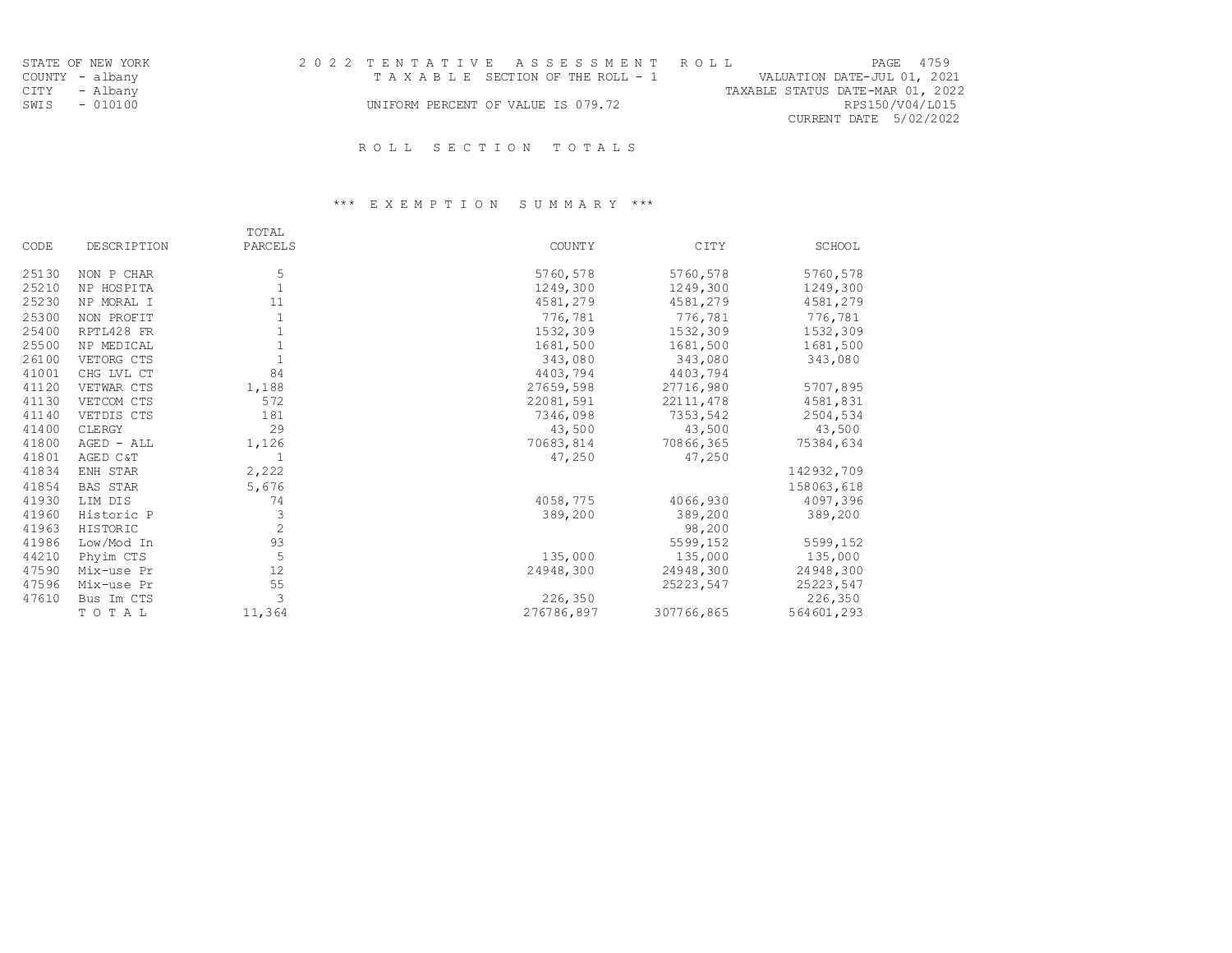| STATE OF NEW YORK | 2022 TENTATIVE ASSESSMENT ROLL     | PAGE 4760                        |
|-------------------|------------------------------------|----------------------------------|
| COUNTY - albany   | TAXABLE SECTION OF THE ROLL - 1    | VALUATION DATE-JUL 01, 2021      |
| CITY - Albany     |                                    | TAXABLE STATUS DATE-MAR 01, 2022 |
| SWIS<br>$-010100$ | UNIFORM PERCENT OF VALUE IS 079.72 | RPS150/V04/L015                  |
|                   |                                    | CURRENT DATE 5/02/2022           |
|                   |                                    |                                  |

| ROLL       | <b>DESCRIPTION</b> | TOTAL   | ASSESSED                | ASSESSED | TAXABLE       | TAXABLE     | TAXABLE     | STAR        |
|------------|--------------------|---------|-------------------------|----------|---------------|-------------|-------------|-------------|
| <b>SEC</b> |                    | PARCELS | LAND                    | TOTAL    | <b>COUNTY</b> | <b>CITY</b> | SCHOOL      | TAXABLE     |
|            | TAXABLE            | 26,460  | 1052455,044 4852154,570 |          | 4568622,428   | 4544333,705 | 4588495,604 | 4287499,277 |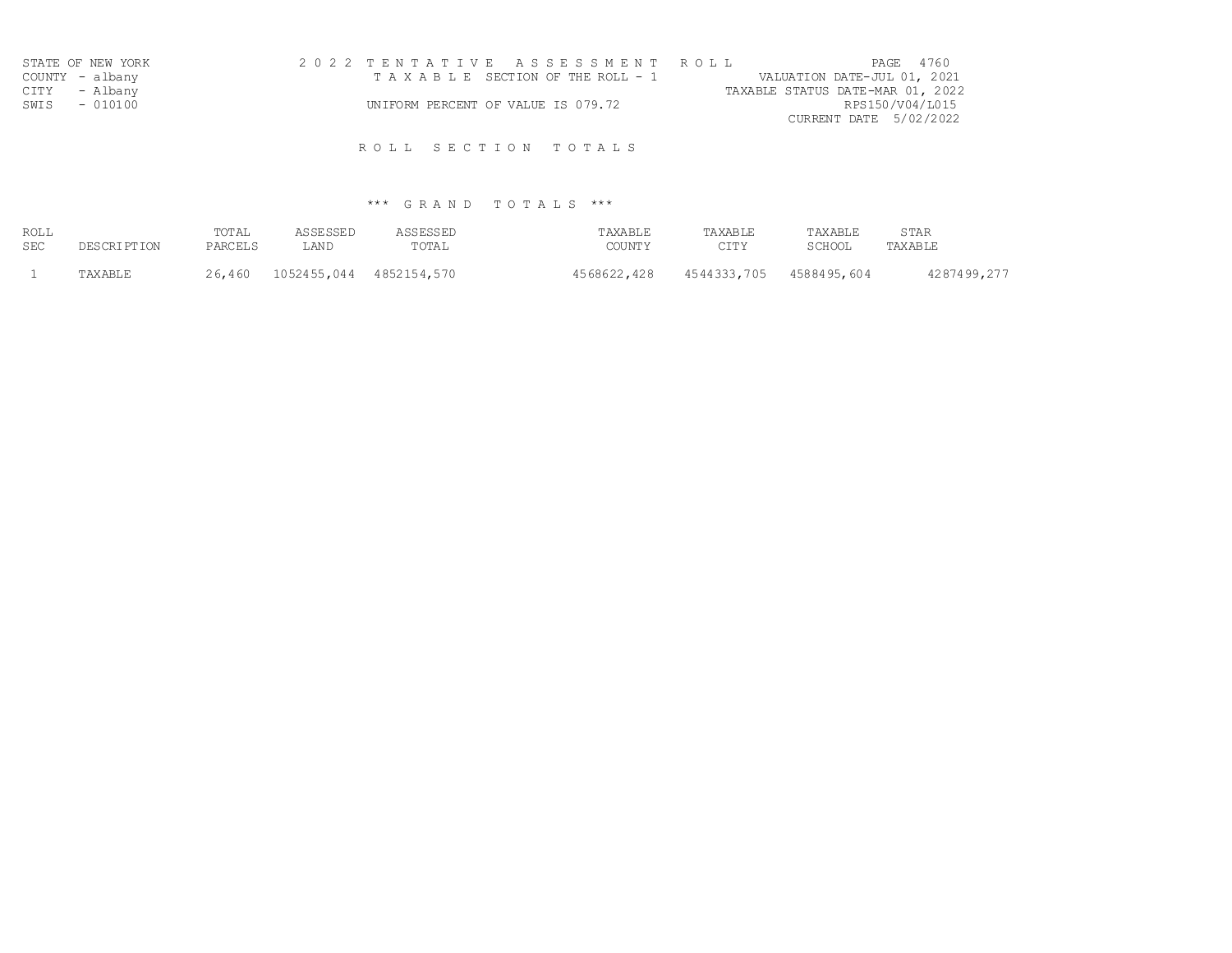| STATE OF NEW YORK | 2022 TENTATIVE ASSESSMENT ROLL            | PAGE 4766                        |
|-------------------|-------------------------------------------|----------------------------------|
| COUNTY - albany   | SPECIAL FRANCHISE SECTION OF THE ROLL - 5 | VALUATION DATE-JUL 01, 2021      |
| CITY - Albany     |                                           | TAXABLE STATUS DATE-MAR 01, 2022 |
| SWIS - 010100     | UNIFORM PERCENT OF VALUE IS 079.72        | RPS150/V04/L015                  |
|                   |                                           | CURRENT DATE 5/02/2022           |

## \*\*\* S P E C I A L D I S T R I C T S U M M A R Y \*\*\*

|      |                           | TOTAL   | TENSION<br><b>EXT!</b> | <b>EXTENSION</b> | DREM<br>Αl<br>$\cdots$ $\cdots$ | <b>EXEMPT</b> | 'AX AR I             |
|------|---------------------------|---------|------------------------|------------------|---------------------------------|---------------|----------------------|
| CODE | N AME.<br>DI STR TOT<br>. | PARCELS | " PR.<br>mv.<br>----   | /ALUE<br>VД.     | 7Δ.                             | AMOI          | ----<br>77 D<br>ALUL |

### NO SPECIAL DISTRICTS AT THIS LEVEL

## \*\*\* S C H O O L D I S T R I C T S U M M A R Y \*\*\*

| CODE | DISTRICT NAME | TOTAL<br>PARCELS | ASSESSED<br>LAND | ASSESSED<br>TOTAL | <b>EXEMPT</b><br>AMOUNT | TOTAL<br>TAXABLE | <b>STAR</b><br>AMOUNT | <b>STAR</b><br>TAXABLE |
|------|---------------|------------------|------------------|-------------------|-------------------------|------------------|-----------------------|------------------------|
|      | 010100 Albany | 31               |                  | 177136,362        |                         | 177136,362       |                       | 177136,362             |
|      | SUB-TOTAL     | 31               |                  | 177136,362        |                         | 177136,362       |                       | 177136,362             |
|      | TOTAL         | 31               |                  | 177136,362        |                         | 177136,362       |                       | 177136,362             |

#### \*\*\* S Y S T E M C O D E S S U M M A R Y \*\*\*

#### NO SYSTEM EXEMPTIONS AT THIS LEVEL

### \*\*\* E X E M P T I O N S U M M A R Y \*\*\*

#### NO EXEMPTIONS AT THIS LEVEL

| ROLL<br><b>SEC</b> |                                | TOTAL<br>PARCELS | LAND | TOTAL | "AXABLE<br>COTINTU | TAXABLE<br>$C$ T <sub>m</sub> $V$<br>د ⊥⊥ب | TAXARLT.<br>SCHOOI | STAR<br>TAXABLE |
|--------------------|--------------------------------|------------------|------|-------|--------------------|--------------------------------------------|--------------------|-----------------|
|                    | <b>FPANCHICF</b><br>ת דיח הסיס |                  |      |       | 361                | 36,362                                     | ふとう                |                 |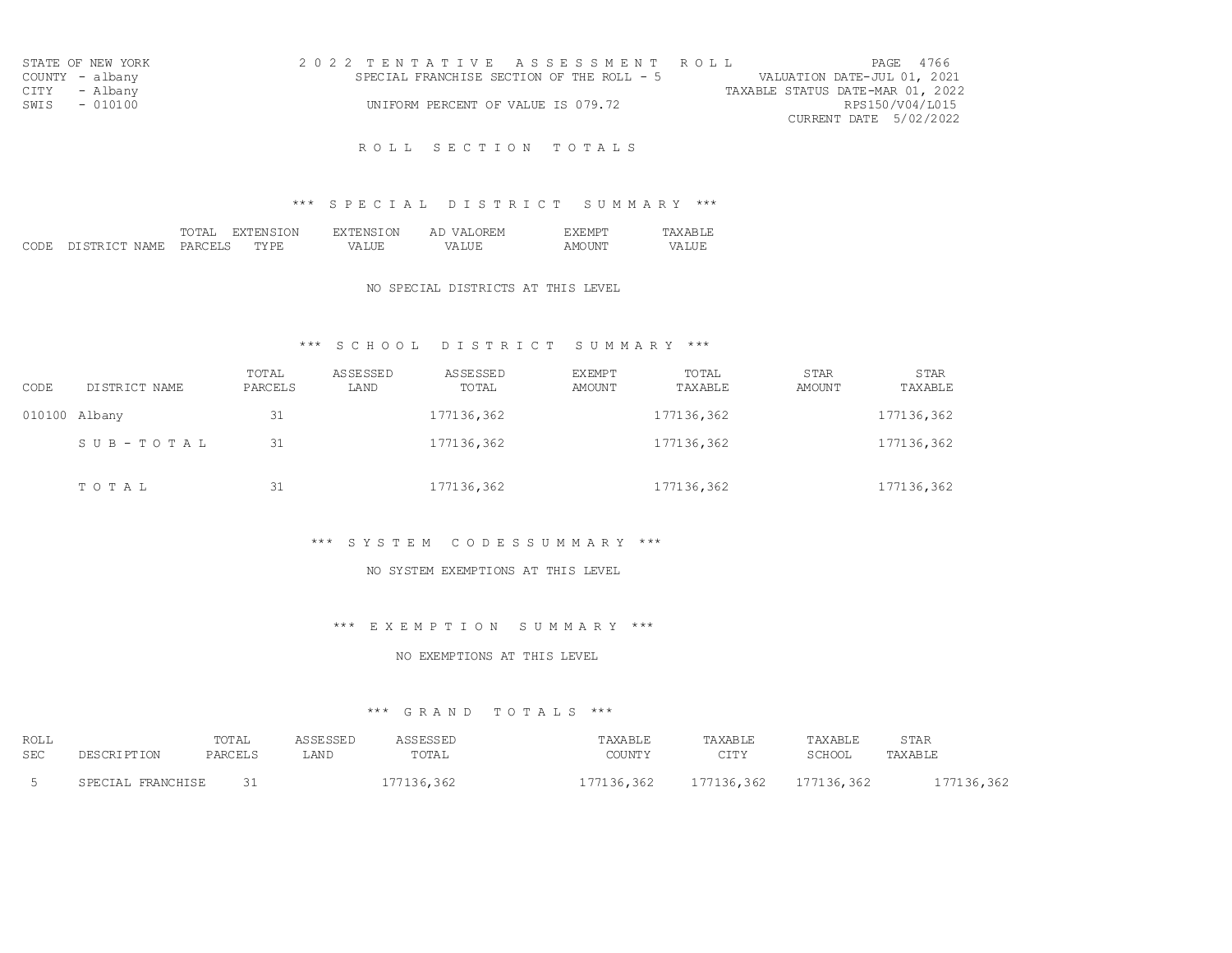| STATE OF NEW YORK | 2022 TENTATIVE ASSESSMENT ROLL         | PAGE 4786                        |
|-------------------|----------------------------------------|----------------------------------|
| COUNTY - albany   | UTILITY & R.R. SECTION OF THE ROLL - 6 | VALUATION DATE-JUL 01, 2021      |
| CITY - Albany     |                                        | TAXABLE STATUS DATE-MAR 01, 2022 |
| SWIS - 010100     | UNIFORM PERCENT OF VALUE IS 079.72     | RPS150/V04/L015                  |
|                   |                                        | CURRENT DATE 5/02/2022           |

## \*\*\* S P E C I A L D I S T R I C T S U M M A R Y \*\*\*

|                            | TOTAL.  | EXTENSION<br><b>EXTENSION</b> | AD VALOREM | <b>EXEMPT</b> | TAXARIE  |
|----------------------------|---------|-------------------------------|------------|---------------|----------|
| CODE DISTRICT NAME PARCELS |         | TY PF.<br>VA LUE.             | VALUE      | AMOUNT        | VALUE    |
|                            |         |                               |            |               |          |
| CB001 Central ave bi       | 1 TOTAL |                               | 2095,933   |               | 2095,933 |

## \*\*\* S C H O O L D I S T R I C T S U M M A R Y \*\*\*

| CODE | DISTRICT NAME | TOTAL<br>PARCELS | ASSESSED<br>LAND | ASSESSED<br>TOTAL | <b>EXEMPT</b><br><b>AMOUNT</b> | TOTAL<br>TAXABLE | <b>STAR</b><br>AMOUNT | <b>STAR</b><br>TAXABLE |
|------|---------------|------------------|------------------|-------------------|--------------------------------|------------------|-----------------------|------------------------|
|      | 010100 Albany | 116              | 5927,600         | 106830,017        |                                | 106830,017       |                       | 106830,017             |
|      | SUB-TOTAL     | 116              | 5927,600         | 106830,017        |                                | 106830,017       |                       | 106830,017             |
|      | TOTAL         | 116              | 5927,600         | 106830,017        |                                | 106830,017       |                       | 106830,017             |

### \*\*\* S Y S T E M C O D E S S U M M A R Y \*\*\*

## NO SYSTEM EXEMPTIONS AT THIS LEVEL

#### \*\*\* E X E M P T I O N S U M M A R Y \*\*\*

#### NO EXEMPTIONS AT THIS LEVEL

| ROLL |                    | TOTAL   | ASSESSED | ASSESSED   | TAXABLE       | TAXABLE     | TAXABLE                | STAR    |            |
|------|--------------------|---------|----------|------------|---------------|-------------|------------------------|---------|------------|
| SEC  | <b>DESCRIPTION</b> | PARCELS | LAND     | TOTAL      | <b>COUNTY</b> | <b>CTTY</b> | SCHOOL                 | TAXABLE |            |
|      | UTILITIES & N.C.   | 116     | 5927,600 | 106830,017 |               | 106830,017  | 106830,017  106830,017 |         | 106830,017 |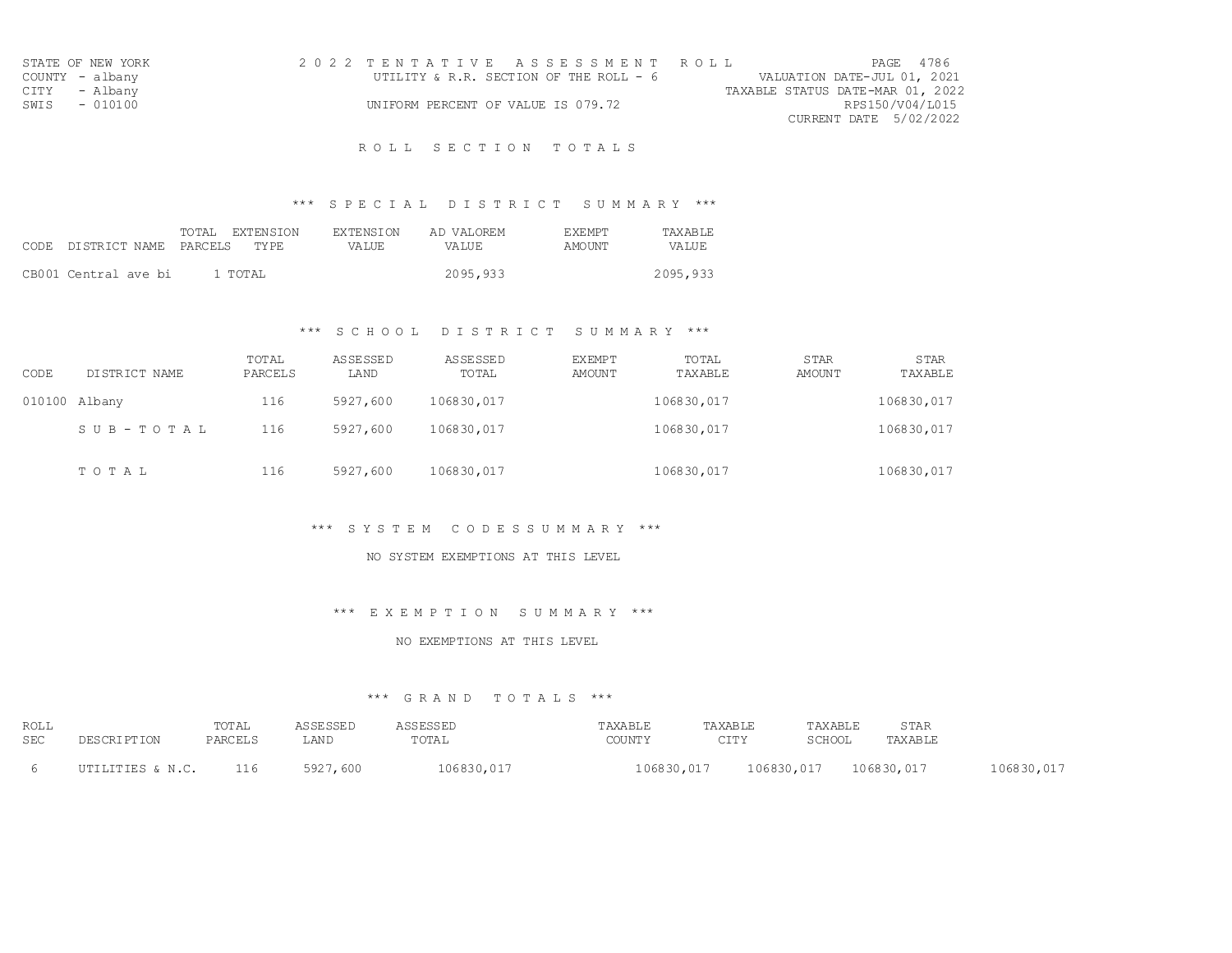| STATE OF NEW YORK | 2022 TENTATIVE ASSESSMENT ROLL           | <b>PAGE 4791</b>                 |
|-------------------|------------------------------------------|----------------------------------|
| COUNTY - albany   | CEILING RAILROAD SECTION OF THE ROLL - 7 | VALUATION DATE-JUL 01, 2021      |
| CITY - Albany     |                                          | TAXABLE STATUS DATE-MAR 01, 2022 |
| SWIS - 010100     | UNIFORM PERCENT OF VALUE IS 079.72       | RPS150/V04/L015                  |
|                   |                                          | CURRENT DATE 5/02/2022           |
|                   |                                          |                                  |

## \*\*\* S P E C I A L D I S T R I C T S U M M A R Y \*\*\*

|      |                                 | TOTAL   | ION<br>EXT.<br>'ENST          | <b>EXTENSION</b> | 7REM<br>$\sqrt{2}$<br>$\overline{A}$ I | EXEMPT        | TAXAR          |
|------|---------------------------------|---------|-------------------------------|------------------|----------------------------------------|---------------|----------------|
| CODE | N AME.<br>DI STR TOT.<br>,,,,,, | PARCELS | <b>MY DE</b><br>⊢ ∟ ⊢<br>---- | ALUE<br>7∆       | ----<br>77 D                           | 7UN'i<br>A Mi | 17A 1<br>_____ |

## NO SPECIAL DISTRICTS AT THIS LEVEL

## \*\*\* S C H O O L D I S T R I C T S U M M A R Y \*\*\*

| CODE | DISTRICT NAME | TOTAL<br>PARCELS | ASSESSED<br>LAND | <b>ASSESSED</b><br>TOTAL | <b>EXEMPT</b><br>AMOUNT | TOTAL<br>TAXABLE | <b>STAR</b><br>AMOUNT | <b>STAR</b><br>TAXABLE |
|------|---------------|------------------|------------------|--------------------------|-------------------------|------------------|-----------------------|------------------------|
|      | 010100 Albany | 20               | 17650,137        | 21058,892                |                         | 21058,892        |                       | 21058,892              |
|      | SUB-TOTAL     | 20               | 17650,137        | 21058,892                |                         | 21058,892        |                       | 21058,892              |
|      | TOTAL         | 20               | 17650,137        | 21058,892                |                         | 21058,892        |                       | 21058,892              |

#### \*\*\* S Y S T E M C O D E S S U M M A R Y \*\*\*

#### NO SYSTEM EXEMPTIONS AT THIS LEVEL

### \*\*\* E X E M P T I O N S U M M A R Y \*\*\*

#### NO EXEMPTIONS AT THIS LEVEL

| ROLL |                   | TOTAL   | <b>ASSESSED</b> | ASSESSED  | TAXABLE   | TAXABLE | TAXABLE   | STAR      |           |
|------|-------------------|---------|-----------------|-----------|-----------|---------|-----------|-----------|-----------|
| SEC  | DESCRIPTION       | PARCELS | LAND            | TOTAL     | COUNTY    | CTTY    | SCHOOL    | TAXABLE   |           |
|      | CEILING RAILROADS | 20      | 17650, 137      | 21058,892 | 21058,892 |         | 21058,892 | 21058,892 | 21058,892 |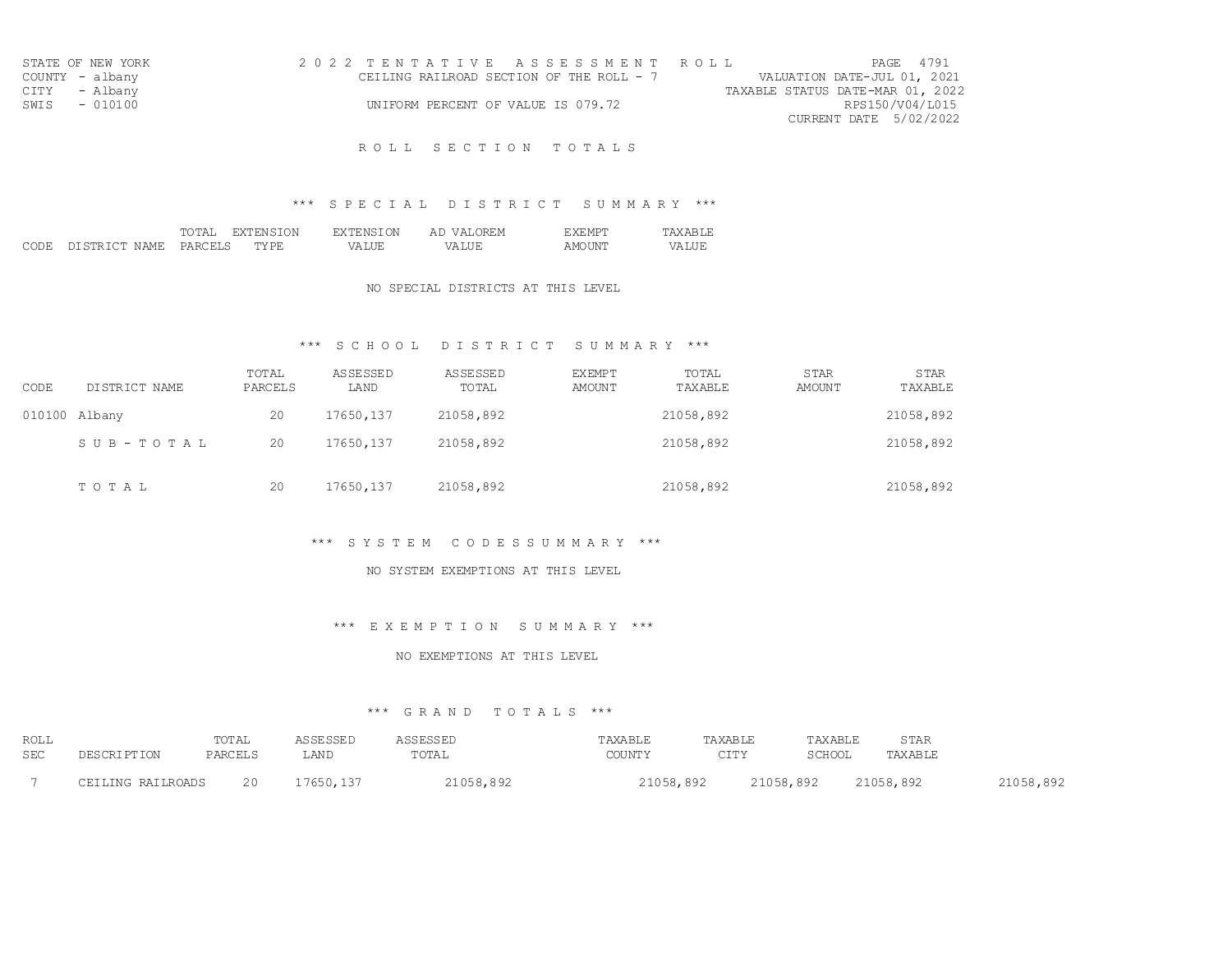| STATE OF NEW YORK | 2022 TENTATIVE ASSESSMENT ROLL        |                                  | PAGE 5331                   |
|-------------------|---------------------------------------|----------------------------------|-----------------------------|
| COUNTY - albany   | WHOLLY EXEMPT SECTION OF THE ROLL - 8 |                                  | VALUATION DATE-JUL 01, 2021 |
| CITY - Albany     |                                       | TAXABLE STATUS DATE-MAR 01, 2022 |                             |
| SWIS - 010100     | UNIFORM PERCENT OF VALUE IS 079.72    |                                  | RPS150/V04/L015             |
|                   |                                       |                                  | CURRENT DATE 5/02/2022      |

## \*\*\* S P E C I A L D I S T R I C T S U M M A R Y \*\*\*

|       |                      | TOTAL.<br>EXTENSION | <b>EXTENSION</b> | AD VALOREM | <b>EXEMPT</b> | TAXABLE   |
|-------|----------------------|---------------------|------------------|------------|---------------|-----------|
| CODE. | DISTRICT NAME        | PARCELS<br>TY PF.   | VA LUE.          | VALUE      | AMOUNT        | VALUE     |
|       |                      |                     |                  |            |               |           |
|       | CB001 Central ave bi | 25 TOTAL            |                  | 34694,600  | 26854,000     | 7840,600  |
|       | DB001 Downtown bid   | 40 TOTAL            |                  | 251030,100 | 156066,700    | 94963,400 |
|       | LB001 Lark street bi | 1 TOTAL             |                  | 148,000    |               | 148,000   |

### \*\*\* S C H O O L D I S T R I C T S U M M A R Y \*\*\*

| CODE | DISTRICT NAME | TOTAL<br>PARCELS | ASSESSED<br>LAND | ASSESSED<br>TOTAL | EXEMPT<br>AMOUNT | TOTAL<br>TAXABLE | <b>STAR</b><br>AMOUNT | <b>STAR</b><br>TAXABLE |
|------|---------------|------------------|------------------|-------------------|------------------|------------------|-----------------------|------------------------|
|      | 010100 Albany | 3,033            | 1042237,875      | 8295596,801       | 8295596,801      |                  |                       |                        |
|      | SUB-TOTAL     | 3,033            | 1042237,875      | 8295596,801       | 8295596,801      |                  |                       |                        |
|      | TOTAL         | 3,033            | 1042237,875      | 8295596,801       | 8295596,801      |                  |                       |                        |

## \*\*\* S Y S T E M C O D E S S U M M A R Y \*\*\*

| CODE  | DESCRIPTION | TOTAL<br>PARCELS | COUNTY    | CITY      | SCHOOL    |
|-------|-------------|------------------|-----------|-----------|-----------|
| 50000 | WHOLLY EX   | 84               | 57434,436 | 57434,436 | 57434,436 |
|       | TOTAL       | 84               | 57434,436 | 57434,436 | 57434,436 |

### \*\*\* E X E M P T I O N S U M M A R Y \*\*\*

| CODE  | <b>DESCRIPTION</b> | TOTAL<br>PARCELS | <b>COUNTY</b> | CITY        | SCHOOL      |
|-------|--------------------|------------------|---------------|-------------|-------------|
|       |                    |                  |               |             |             |
| 12100 | NY STATE           | 175              | 4978416,400   | 4978416,400 | 4978416,400 |
| 12200 | <b>NYSTCHRETS</b>  |                  | 36370,500     | 36370,500   | 36370,500   |
| 12350 | DORM AUTH          |                  | 43764,600     | 43764,600   | 43764,600   |
| 12360 | PORT OF AL         | 27               | 39619,900     | 39619,900   | 39619,900   |
| 12370 | CDTA               | 4                | 14811,600     | 14811,600   | 14811,600   |
| 12380 | convention         | 11               | 79277,700     | 79277,700   | 79277,700   |
| 13100 | OWNED<br>C TY      | 18               | 58083,300     | 58083,300   | 58083,300   |
| 13110 | RPTL 446 C         | 6                | 25899,500     | 25899,500   | 25899,500   |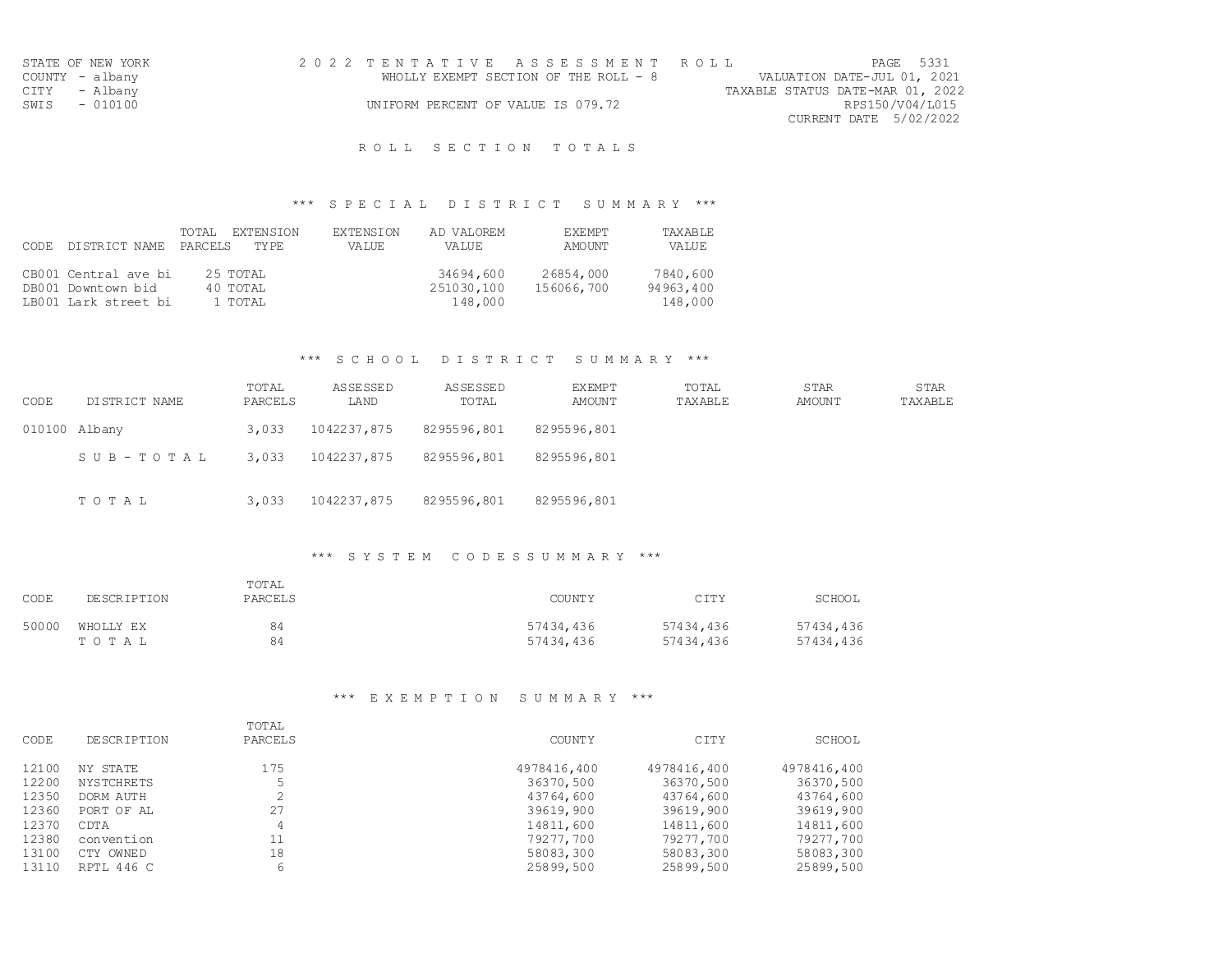| STATE OF NEW YORK | 2022 TENTATIVE ASSESSMENT ROLL        | PAGE 5332                        |
|-------------------|---------------------------------------|----------------------------------|
| COUNTY - albany   | WHOLLY EXEMPT SECTION OF THE ROLL - 8 | VALUATION DATE-JUL 01, 2021      |
| CITY - Albany     |                                       | TAXABLE STATUS DATE-MAR 01, 2022 |
| SWIS - 010100     | UNIFORM PERCENT OF VALUE IS 079.72    | RPS150/V04/L015                  |
|                   |                                       | CURRENT DATE 5/02/2022           |
|                   |                                       |                                  |

## \*\*\* E X E M P T I O N S U M M A R Y \*\*\*

|       |                    | TOTAL        |               |             |               |
|-------|--------------------|--------------|---------------|-------------|---------------|
| CODE  | <b>DESCRIPTION</b> | PARCELS      | <b>COUNTY</b> | CITY        | <b>SCHOOL</b> |
| 13350 | RPTL 406(1         | 555          | 244492,180    | 244492,180  | 244492,180    |
| 13500 | TWN OWNED          | 3            | 67,000        | 67,000      | 67,000        |
| 13800 | SCH DIST           | 52           | 191194,600    | 191194,600  | 191194,600    |
| 13890 | ALDC               | 52           | 6253,680      | 6253,680    | 6253,680      |
| 13970 | OTB                | $\mathbf{1}$ | 1056,900      | 1056,900    | 1056,900      |
| 14000 | WATER/PARK         | 65           | 26443,100     | 26443,100   | 26443,100     |
| 14100 | USA                | 10           | 167880,600    | 167880,600  | 167880,600    |
| 14110 | USA POST O         | 5            | 43871,000     | 43871,000   | 43871,000     |
| 18020 | TWN/CO IDA         | 161          | 323618,950    | 323618,950  | 323618,950    |
| 18040 | ALBANY HOU         | 242          | 220132,175    | 220132,175  | 220132,175    |
| 18060 | <b>COMMUNITY</b>   | 67           | 1225,900      | 1225,900    | 1225,900      |
| 18180 | <b>UDC</b>         | $\mathbf{2}$ | 10709,700     | 10709,700   | 10709,700     |
| 21600 | PARSONAGE          | 6            | 2245,600      | 2245,600    | 2245,600      |
| 25110 | CHURCH SCH         | 259          | 161310,500    | 161310,500  | 161310,500    |
| 25120 | NON P EDUC         | 174          | 322333,400    | 322333,400  | 322333,400    |
| 25130 | NON P CHAR         | 195          | 62407,880     | 62407,880   | 62407,880     |
| 25210 | NP HOSPITA         | 55           | 817999,540    | 817999,540  | 817999,540    |
| 25230 | NP MORAL I         | 411          | 220179,200    | 220179,200  | 220179,200    |
| 25900 | Land Banks         | 343          | 6040,860      | 6040,860    | 6040,860      |
| 26100 | VETORG CTS         | 9            | 1610, 400     | 1610,400    | 1610,400      |
| 26250 | HISTORIC S         | 15           | 1599,800      | 1599,800    | 1599,800      |
| 26400 | VOL FIRE C         | 1            | 124,100       | 124,100     | 124,100       |
| 28520 | NP NURSE H         | 4            | 116772,500    | 116772,500  | 116772,500    |
| 29350 | LIBRARY            | 14           | 12349,300     | 12349,300   | 12349,300     |
|       | TOTAL              | 2,949        | 8238162,365   | 8238162,365 | 8238162,365   |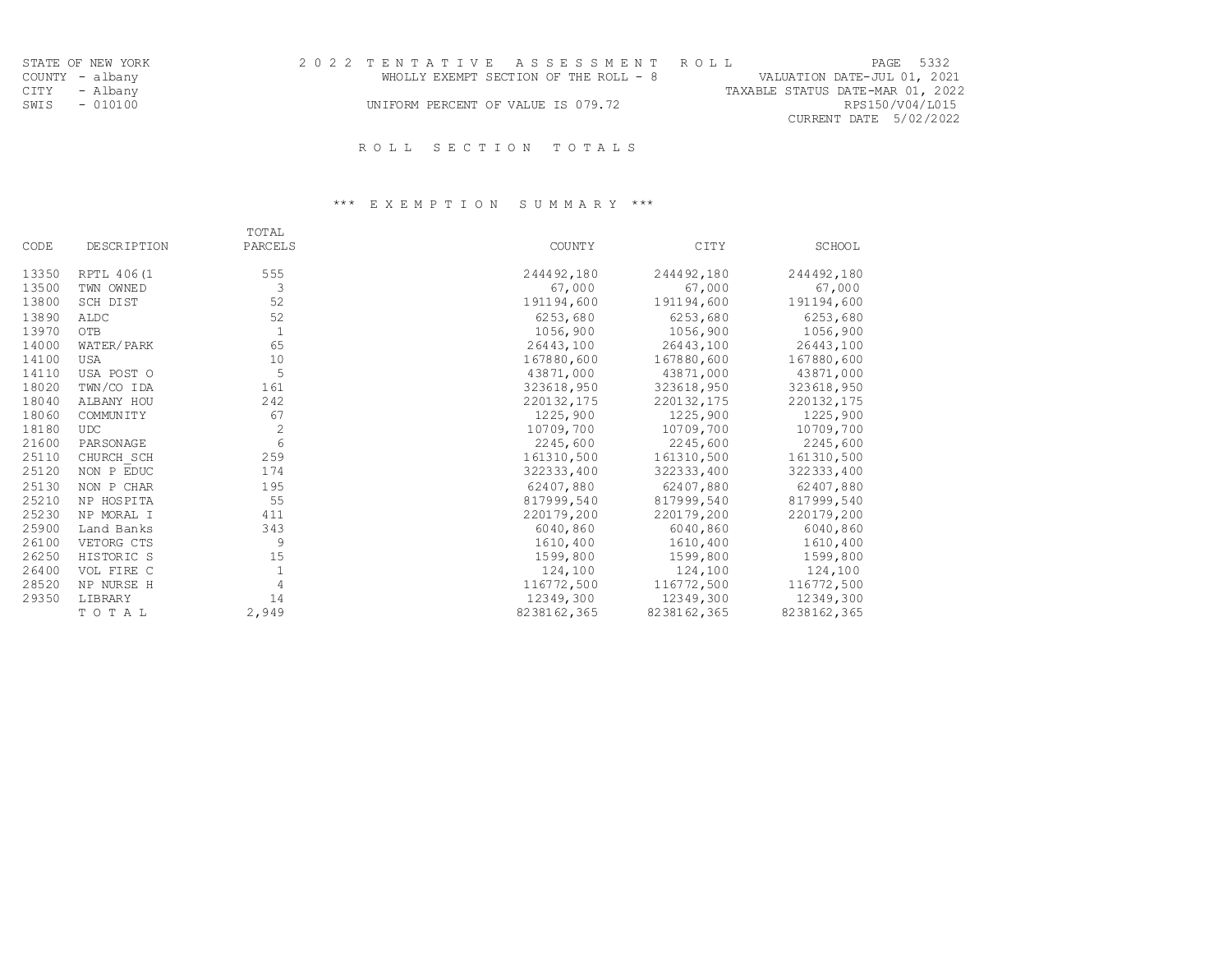| STATE OF NEW YORK | 2022 TENTATIVE ASSESSMENT ROLL                                       |                        | PAGE 5333 |
|-------------------|----------------------------------------------------------------------|------------------------|-----------|
| COUNTY - albany   | WHOLLY EXEMPT SECTION OF THE ROLL - 8<br>VALUATION DATE-JUL 01, 2021 |                        |           |
| CITY - Albany     | TAXABLE STATUS DATE-MAR 01, 2022                                     |                        |           |
| SWIS - 010100     | UNIFORM PERCENT OF VALUE IS 079.72                                   | RPS150/V04/L015        |           |
|                   |                                                                      | CURRENT DATE 5/02/2022 |           |
|                   |                                                                      |                        |           |

# \*\*\* G R A N D T O T A L S \*\*\*

| ROLL |          | $m \wedge m$<br>l'ut'Ali |   |                    |                   | . |
|------|----------|--------------------------|---|--------------------|-------------------|---|
| SEC  | . e 11 . | PAR                      | . | $m \wedge n$<br>'Δ | $\cap$ T $\sqcap$ |   |

8 WHOLLY EXEMPT 3,033 1042237,875 8295596,801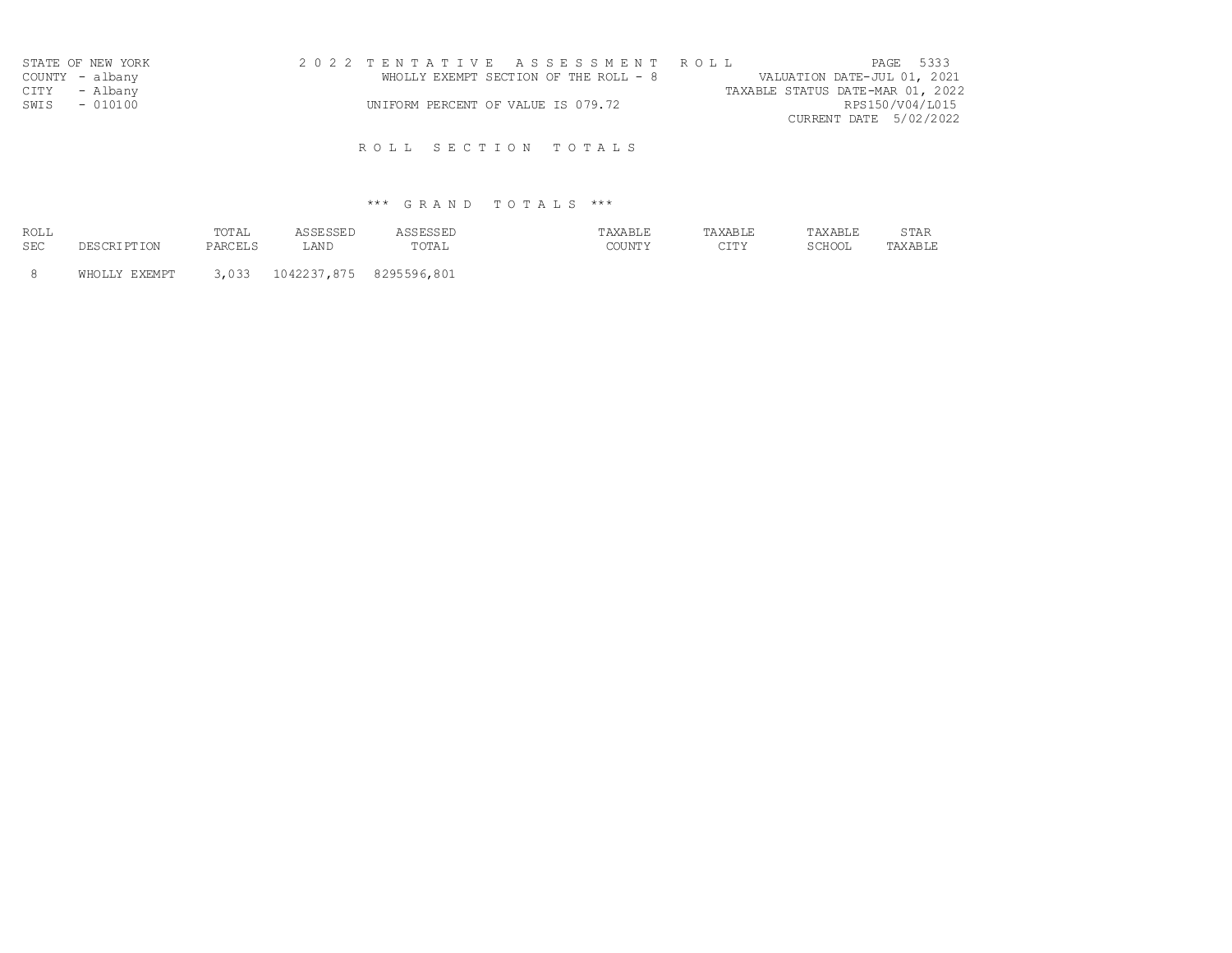| STATE OF NEW YORK | 2022 TENTATIVE ASSESSMENT ROLL     | PAGE 5334                        |
|-------------------|------------------------------------|----------------------------------|
| COUNTY - albany   |                                    | VALUATION DATE-JUL 01, 2021      |
| CITY - Albany     | SWIS TOTALS                        | TAXABLE STATUS DATE-MAR 01, 2022 |
| SWIS - 010100     | UNIFORM PERCENT OF VALUE IS 079.72 | RPS150/V04/L015                  |
|                   |                                    | CURRENT DATE 5/02/2022           |

### \*\*\* S P E C I A L D I S T R I C T S U M M A R Y \*\*\*

### \*\*\* H O M E S T E A D \*\*\*

|                                 |         | TOTAL EXTENSION |       | EXTENSION AD VALOREM | <b>EXEMPT</b> | TAXABLE |
|---------------------------------|---------|-----------------|-------|----------------------|---------------|---------|
| CODE DISTRICT NAME PARCELS TYPE |         |                 | VALUE | VALUE                | AMOUNT        | VALUE   |
|                                 | & PARTS |                 |       |                      |               |         |

#### NO SPECIAL DISTRICTS AT THIS LEVEL

### \*\*\* N O N - H O M E S T E A D \*\*\*

|  |                                 | TOTAL EXTENSION | EXTENSION | AD VALOREM | EXEMPT | TAXABLE |       |
|--|---------------------------------|-----------------|-----------|------------|--------|---------|-------|
|  | CODE DISTRICT NAME PARCELS TYPE |                 |           | VALUE      | VALUE  | AMOUNT  | VALUE |
|  |                                 | : PARTS         |           |            |        |         |       |

### NO SPECIAL DISTRICTS AT THIS LEVEL

### \*\*\* S W I S \*\*\*

| CODE. | DISTRICT NAME        | <b>EXTENSION</b><br>TOTAL<br>PARCELS<br>TY PF. | EXTENSION<br>VA LUE. | AD VALOREM<br>VALUE | <b>EXEMPT</b><br>AMOUNT | TAXABLE<br>VALUE |
|-------|----------------------|------------------------------------------------|----------------------|---------------------|-------------------------|------------------|
|       | CB001 Central ave bi | 404 TOTAL                                      |                      | 239629,333          | 28110,907               | 211518,426       |
|       | DB001 Downtown bid   | 280 TOTAL                                      |                      | 514935,004          | 211849,397              | 303085,607       |
|       | LB001 Lark street bi | 164 TOTAL                                      |                      | 35456,100           |                         | 35456,100        |

## \*\*\* S C H O O L D I S T R I C T S U M M A R Y \*\*\*

| CODE          | DISTRICT NAME | TOTAL<br>PARCELS & PARTS | <b>ASSESSED</b><br>LAND | ASSESSED<br>TOTAL | <b>EXEMPT</b><br>AMOUNT | TOTAL<br>TAXABLE | <b>STAR</b><br>AMOUNT | <b>STAR</b><br>TAXABLE |
|---------------|---------------|--------------------------|-------------------------|-------------------|-------------------------|------------------|-----------------------|------------------------|
| 010100 Albany |               | 24,915                   | 675584,489              | 3268181,647       | 227377,677              | 3040803,970      | 300573,977            | 2740229,993            |
|               | SUB-TOTAL     | 24,915                   | 675584,489              | 3268181,647       | 227377,677              | 3040803,970      | 300573,977            | 2740229,993            |
|               | TOTAL         | 24,915                   | 675584,489              | 3268181,647       | 227377,677              | 3040803,970      | 300573,977            | 2740229,993            |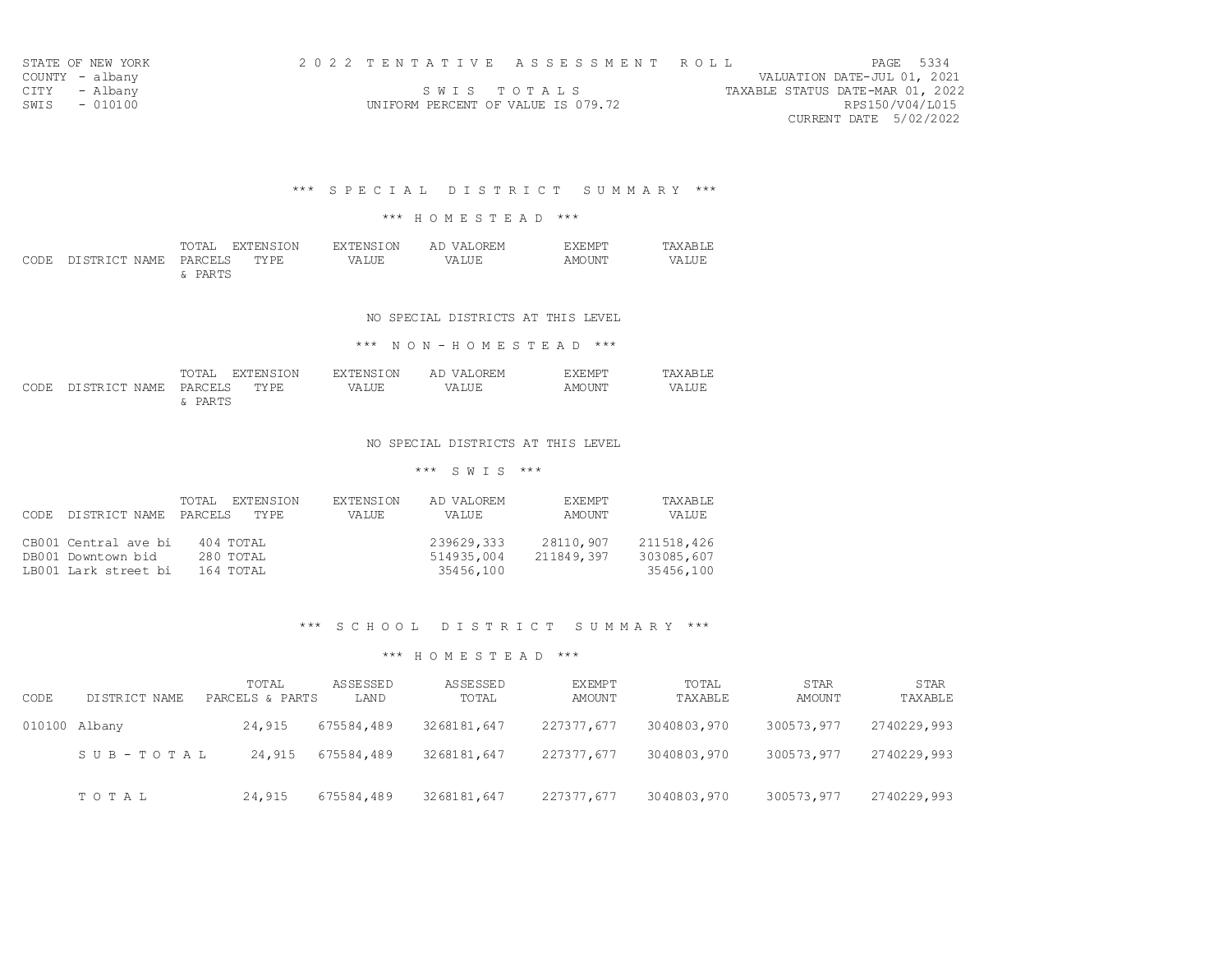| STATE OF NEW YORK | 2022 TENTATIVE ASSESSMENT ROLL |                                    |  |  |                                  |  | PAGE 5335              |
|-------------------|--------------------------------|------------------------------------|--|--|----------------------------------|--|------------------------|
| COUNTY - albany   |                                |                                    |  |  | VALUATION DATE-JUL 01, 2021      |  |                        |
| CITY - Albany     |                                | SWIS TOTALS                        |  |  | TAXABLE STATUS DATE-MAR 01, 2022 |  |                        |
| SWIS - 010100     |                                | UNIFORM PERCENT OF VALUE IS 079.72 |  |  |                                  |  | RPS150/V04/L015        |
|                   |                                |                                    |  |  |                                  |  | CURRENT DATE 5/02/2022 |

## \*\*\* N O N - H O M E S T E A D \*\*\*

| CODE   | DISTRICT NAME         | TOTAL<br>PARCELS & PARTS | ASSESSED<br>LAND | ASSESSED<br>TOTAL | <b>EXEMPT</b><br><b>AMOUNT</b> | TOTAL<br>TAXABLE | <b>STAR</b><br>AMOUNT        | <b>STAR</b><br>TAXABLE |
|--------|-----------------------|--------------------------|------------------|-------------------|--------------------------------|------------------|------------------------------|------------------------|
| 010100 | Albany                | 4,745                    | 1442686,167      | 10184594,995      | 8331878,090                    | 1852716,905      | 422,350                      | 1852294,555            |
|        | SUB-TOTAL             | 4,745                    | 1442686,167      | 10184594,995      | 8331878,090                    | 1852716,905      | 422,350                      | 1852294,555            |
|        | TOTAL                 | 4,745                    | 1442686,167      | 10184594,995      | 8331878,090                    | 1852716,905      | 422,350                      | 1852294,555            |
|        |                       |                          |                  | S W T S<br>$***$  | $***$                          |                  |                              |                        |
| CODE   | DISTRICT NAME         | TOTAL<br>PARCELS         | ASSESSED<br>LAND | ASSESSED<br>TOTAL | <b>EXEMPT</b><br><b>AMOUNT</b> | TOTAL<br>TAXABLE | <b>STAR</b><br><b>AMOUNT</b> | STAR<br>TAXABLE        |
| 010100 | Albany                | 29,660                   | 2118270,656      | 13452776,642      | 8559255,767                    | 4893520,875      | 300996,327                   | 4592524,548            |
|        | $S \cup B - TO T A L$ | 29,660                   | 2118270,656      | 13452776,642      | 8559255,767                    | 4893520,875      | 300996,327                   | 4592524,548            |
|        | TOTAL                 | 29,660                   | 2118270,656      | 13452776,642      | 8559255,767                    | 4893520,875      | 300996,327                   | 4592524,548            |

## \*\*\* S Y S T E M C O D E S S U M M A R Y \*\*\*

|                |                      | TOTAL           |                       |           |           |
|----------------|----------------------|-----------------|-----------------------|-----------|-----------|
| CODE           | DESCRIPTION          | PARCELS & PARTS | <b>COUNTY</b>         | CITY      | SCHOOL    |
| 50000<br>51002 | WHOLLY EX<br>CONDO C | 64<br>421       | 26822,336<br>6691,245 | 26822,336 | 26822,336 |
| 99999          | STAR Check<br>TOTAL  | 3,038<br>3,523  | 33513,581             | 26822,336 | 26822,336 |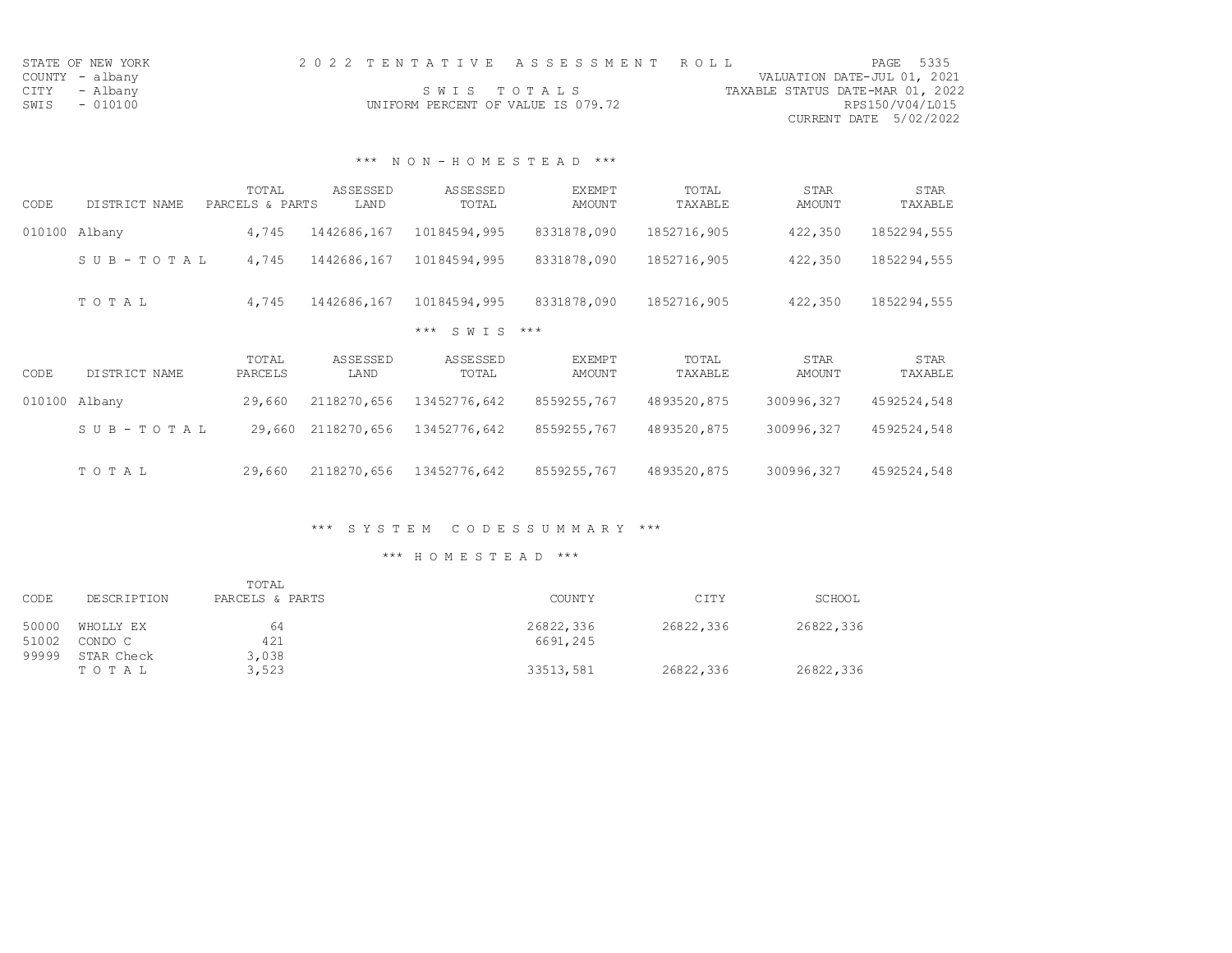| STATE OF NEW YORK | 2022 TENTATIVE ASSESSMENT ROLL     | PAGE 5336                        |
|-------------------|------------------------------------|----------------------------------|
| COUNTY - albany   |                                    | VALUATION DATE-JUL 01, 2021      |
| CITY - Albany     | SWIS TOTALS                        | TAXABLE STATUS DATE-MAR 01, 2022 |
| SWIS - 010100     | UNIFORM PERCENT OF VALUE IS 079.72 | RPS150/V04/L015                  |
|                   |                                    | CURRENT DATE 5/02/2022           |

## \*\*\* N O N - H O M E S T E A D \*\*\*

| CODE  | <b>DESCRIPTION</b> | TOTAL<br>PARCELS & PARTS | <b>COUNTY</b>               | CITY      | SCHOOL    |
|-------|--------------------|--------------------------|-----------------------------|-----------|-----------|
| 50000 | WHOLLY EX          | 22                       | 30666,100                   | 30666,100 | 30666,100 |
| 99999 | STAR Check         | 23                       |                             |           |           |
|       | TOTAL              | 45                       | 30666,100                   | 30666,100 | 30666,100 |
|       |                    |                          | $***$<br>$***$ *<br>S W T S |           |           |
|       |                    | TOTAL                    |                             |           |           |
| CODE  | <b>DESCRIPTION</b> | PARCELS                  | <b>COUNTY</b>               | CITY      | SCHOOL    |

| 50000 | WHOLLY EX  | 86    | 57488,436 | 57488,436 | 57488,436 |
|-------|------------|-------|-----------|-----------|-----------|
| 51002 | CONDO C    | 421   | 6691,245  |           |           |
| 99999 | STAR Check | 3,061 |           |           |           |
|       | T O T A L  | 3,568 | 64179,681 | 57488,436 | 57488,436 |

## \*\*\* E X E M P T I O N S U M M A R Y \*\*\*

|       |                    | TOTAL           |               |           |           |
|-------|--------------------|-----------------|---------------|-----------|-----------|
| CODE  | <b>DESCRIPTION</b> | PARCELS & PARTS | <b>COUNTY</b> | CITY      | SCHOOL    |
| 12100 | NY STATE           | 28              | 13869,100     | 13869,100 | 13869,100 |
| 12200 | <b>NYSTCHRETS</b>  | 2               | 44,600        | 44,600    | 44,600    |
| 13100 | CTY OWNED          | 3               | 99,900        | 99,900    | 99,900    |
| 13350 | RPTL 406(1         | 217             | 5316,300      | 5316,300  | 5316,300  |
| 13800 | SCH DIST           | 13              | 952,100       | 952,100   | 952,100   |
| 13890 | ALDC               | $\overline{2}$  | 107,300       | 107,300   | 107,300   |
| 14000 | WATER/PARK         | 50              | 548,100       | 548,100   | 548,100   |
| 14100 | <b>USA</b>         | 3               | 207,100       | 207,100   | 207,100   |
| 18020 | TWN/CO IDA         | 78              | 7731,300      | 7731,300  | 7731,300  |
| 18040 | ALBANY HOU         | 177             | 15718,675     | 15718,675 | 15718,675 |
| 18060 | <b>COMMUNITY</b>   | 60              | 677,600       | 677,600   | 677,600   |
| 21600 | PARSONAGE          | 5               | 1999,500      | 1999,500  | 1999,500  |
| 25110 | CHURCH SCH         | 107             | 4606,900      | 4606,900  | 4606,900  |
| 25120 | NON P EDUC         | 59              | 6337,700      | 6337,700  | 6337,700  |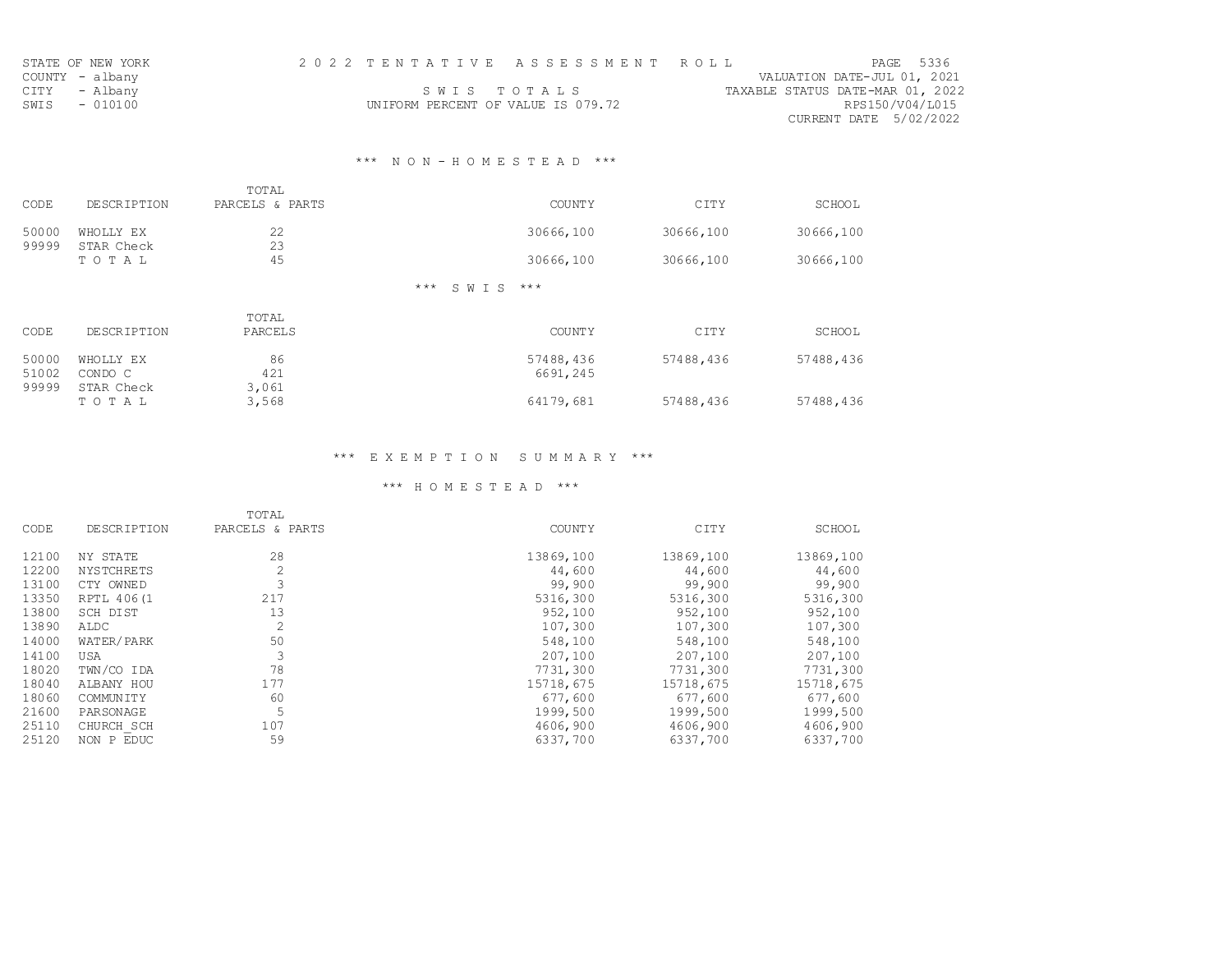| PAGE 5337                        |
|----------------------------------|
| VALUATION DATE-JUL 01, 2021      |
| TAXABLE STATUS DATE-MAR 01, 2022 |
| RPS150/V04/L015                  |
| CURRENT DATE 5/02/2022           |
|                                  |

STATE OF NEW YORK COUNTY - albany

### \*\*\* H O M E S T E A D \*\*\*

|       |             | TOTAL           |               |            |            |
|-------|-------------|-----------------|---------------|------------|------------|
| CODE  | DESCRIPTION | PARCELS & PARTS | <b>COUNTY</b> | CITY       | SCHOOL     |
| 25130 | NON P CHAR  | 140             | 5500,900      | 5500,900   | 5500,900   |
| 25210 | NP HOSPITA  | 2               | 150,200       | 150,200    | 150,200    |
| 25230 | NP MORAL I  | 270             | 26443,550     | 26443,550  | 26443,550  |
| 25900 | Land Banks  | 316             | 3966,100      | 3966,100   | 3966,100   |
| 26100 | VETORG CTS  | 3               | 10,200        | 10,200     | 10,200     |
| 26250 | HISTORIC S  | 13              | 424,900       | 424,900    | 424,900    |
| 28520 | NP NURSE H  | $\mathbf{1}$    | 2780,500      | 2780,500   | 2780,500   |
| 29350 | LIBRARY     | $\overline{7}$  | 35,300        | 35,300     | 35,300     |
| 41001 | CHG LVL CT  | 83              | 4341,509      | 4341,509   |            |
| 41120 | VETWAR CTS  | 1,185           | 27602,571     | 27659,953  | 5693,546   |
| 41130 | VETCOM CTS  | 570             | 22001,955     | 22031,842  | 4565,887   |
| 41140 | VETDIS CTS  | 180             | 7282,490      | 7289,934   | 2488,590   |
| 41400 | CLERGY      | 29              | 43,500        | 43,500     | 43,500     |
| 41800 | AGED - ALL  | 1,124           | 70549,614     | 70732,165  | 75250,434  |
| 41801 | AGED C&T    |                 | 47,250        | 47,250     |            |
| 41834 | ENH STAR    | 2,220           |               |            | 142847,259 |
| 41854 | BAS STAR    | 5,664           |               |            | 157726,718 |
| 41930 | LIM DIS     | 74              | 4058,775      | 4066,930   | 4097,396   |
| 41960 | Historic P  | 3               | 389,200       | 389,200    | 389,200    |
| 41963 | HISTORIC    | $\overline{c}$  |               | 98,200     |            |
| 41986 | Low/Mod In  | 91              |               | 5395,501   | 5395,501   |
| 44210 | Phyim CTS   | 5               | 135,000       | 135,000    | 135,000    |
| 47596 | Mix-use Pr  | 25              |               | 4968,462   | 4968,462   |
|       | TOTAL       | 12,812          | 233979,689    | 244727,271 | 501129,318 |

### \*\*\* N O N - H O M E S T E A D \*\*\*

| CODE  | <b>DESCRIPTION</b> | TOTAL<br>PARCELS & PARTS | <b>COUNTY</b> | CITY        | SCHOOL      |
|-------|--------------------|--------------------------|---------------|-------------|-------------|
| 12100 | NY STATE           | 148                      | 4964645,300   | 4964645,300 | 4964645,300 |
| 12200 | NYSTCHRETS         |                          | 36325,900     | 36325,900   | 36325,900   |
| 12350 | DORM AUTH          |                          | 43764,600     | 43764,600   | 43764,600   |
| 12360 | PORT OF AL         | 27                       | 39619,900     | 39619,900   | 39619,900   |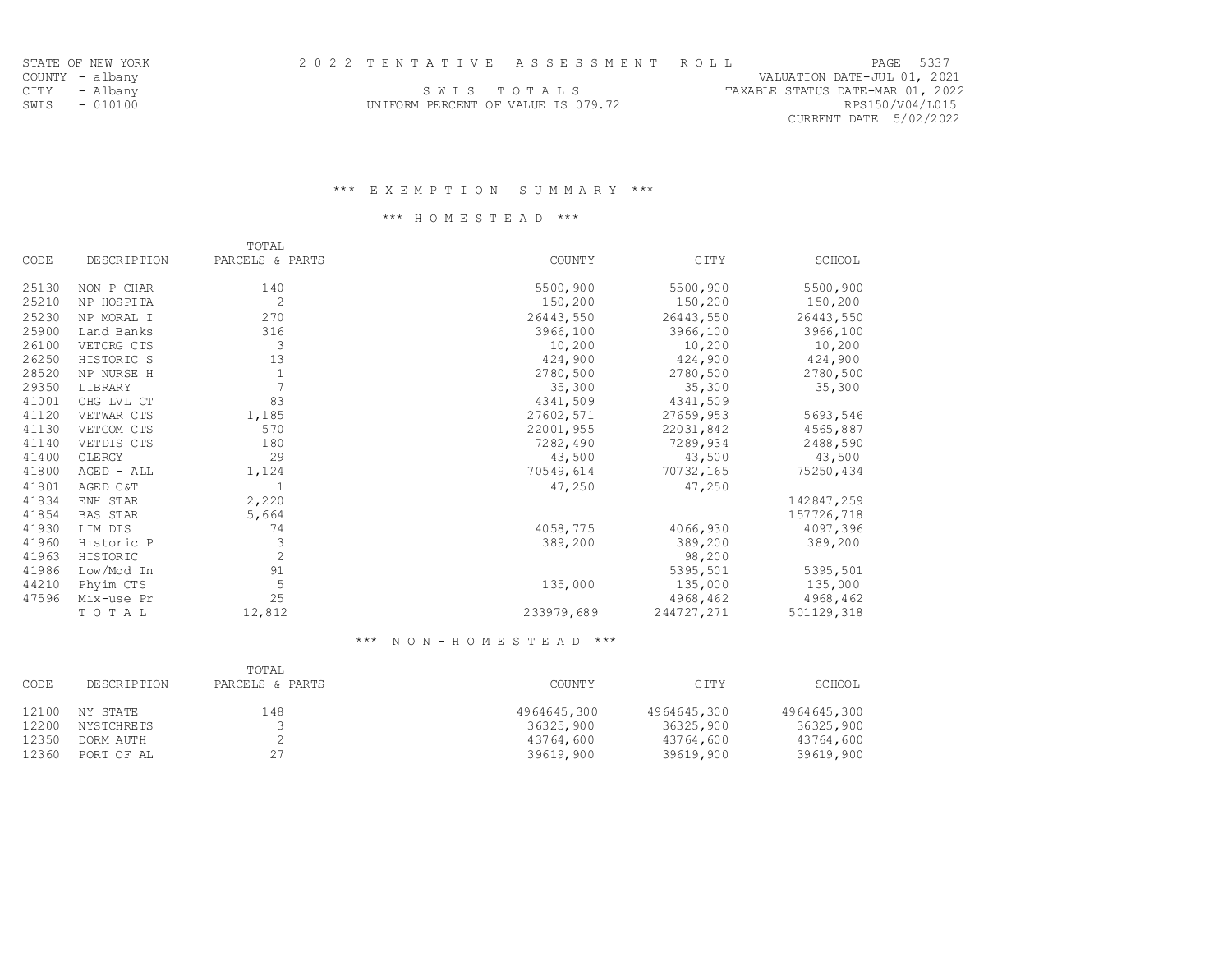CURRENT DATE 5/02/2022

CITY - Albany Samman Sand Sand Sand Sand Sand Sand Sand States (1, 2022 September 1987) CITY - Captain States SWIS - 010100 UNIFORM PERCENT OF VALUE IS 079.72 RPS150/V04/L015

### \*\*\* E X E M P T I O N S U M M A R Y \*\*\*

## \*\*\* N O N - H O M E S T E A D \*\*\*

|       |                    | TOTAL           |            |            |            |
|-------|--------------------|-----------------|------------|------------|------------|
| CODE  | <b>DESCRIPTION</b> | PARCELS & PARTS | COUNTY     | CITY       | SCHOOL     |
| 12370 | CDTA               | $\overline{4}$  | 14811,600  | 14811,600  | 14811,600  |
| 12380 | convention         | 11              | 79277,700  | 79277,700  | 79277,700  |
| 13100 | CTY OWNED          | 19              | 130179,280 | 130179,280 | 130179,280 |
| 13110 | RPTL 446 C         | 6               | 25899,500  | 25899,500  | 25899,500  |
| 13350 | RPTL 406 (1        | 338             | 239175,880 | 239175,880 | 239175,880 |
| 13500 | TWN OWNED          | 3               | 67,000     | 67,000     | 67,000     |
| 13800 | SCH DIST           | 39              | 190242,500 | 190242,500 | 190242,500 |
| 13890 | ALDC               | 50              | 6146,380   | 6146,380   | 6146,380   |
| 13970 | OTB                | 1               | 1056,900   | 1056,900   | 1056,900   |
| 14000 | WATER/PARK         | 16              | 26502,440  | 26502,440  | 26502,440  |
| 14100 | <b>USA</b>         | 7               | 167673,500 | 167673,500 | 167673,500 |
| 14110 | USA POST O         | 5               | 43871,000  | 43871,000  | 43871,000  |
| 18020 | TWN/CO IDA         | 86              | 328330,450 | 328330,450 | 328330,450 |
| 18040 | ALBANY HOU         | 65              | 204413,500 | 204413,500 | 204413,500 |
| 18060 | <b>COMMUNITY</b>   | 7               | 548,300    | 548,300    | 548,300    |
| 18180 | <b>UDC</b>         | $\overline{c}$  | 10709,700  | 10709,700  | 10709,700  |
| 21600 | PARSONAGE          | $\mathbf{1}$    | 246,100    | 246,100    | 246,100    |
| 25110 | CHURCH SCH         | 156             | 158754,100 | 158754,100 | 158754,100 |
| 25120 | NON P EDUC         | 119             | 327439,880 | 327439,880 | 327439,880 |
| 25130 | NON P CHAR         | 60              | 62667,558  | 62667,558  | 62667,558  |
| 25210 | NP HOSPITA         | 54              | 819098,640 | 819098,640 | 819098,640 |
| 25230 | NP MORAL I         | 152             | 198316,929 | 198316,929 | 198316,929 |
| 25300 | NON PROFIT         | $\mathbf{1}$    | 776,781    | 776,781    | 776,781    |
| 25400 | RPTL428 FR         | $\mathbf{1}$    | 1532,309   | 1532,309   | 1532,309   |
| 25500 | NP MEDICAL         | $\mathbf{1}$    | 1681,500   | 1681,500   | 1681,500   |
| 25900 | Land Banks         | 27              | 2074,760   | 2074,760   | 2074,760   |
| 26100 | VETORG CTS         | $\sqrt{ }$      | 1943,280   | 1943,280   | 1943,280   |
| 26250 | HISTORIC S         | $\mathbf{2}$    | 1174,900   | 1174,900   | 1174,900   |
| 26400 | VOL FIRE C         | $1\,$           | 124,100    | 124,100    | 124,100    |
| 28520 | NP NURSE H         | 3               | 113992,000 | 113992,000 | 113992,000 |
| 29350 | LIBRARY            | 7               | 12314,000  | 12314,000  | 12314,000  |
| 41001 | CHG LVL CT         | $1\,$           | 62,285     | 62,285     |            |
| 41120 | VETWAR CTS         | 3               | 57,027     | 57,027     | 14,349     |
| 41130 | VETCOM CTS         | $\overline{c}$  | 79,636     | 79,636     | 15,944     |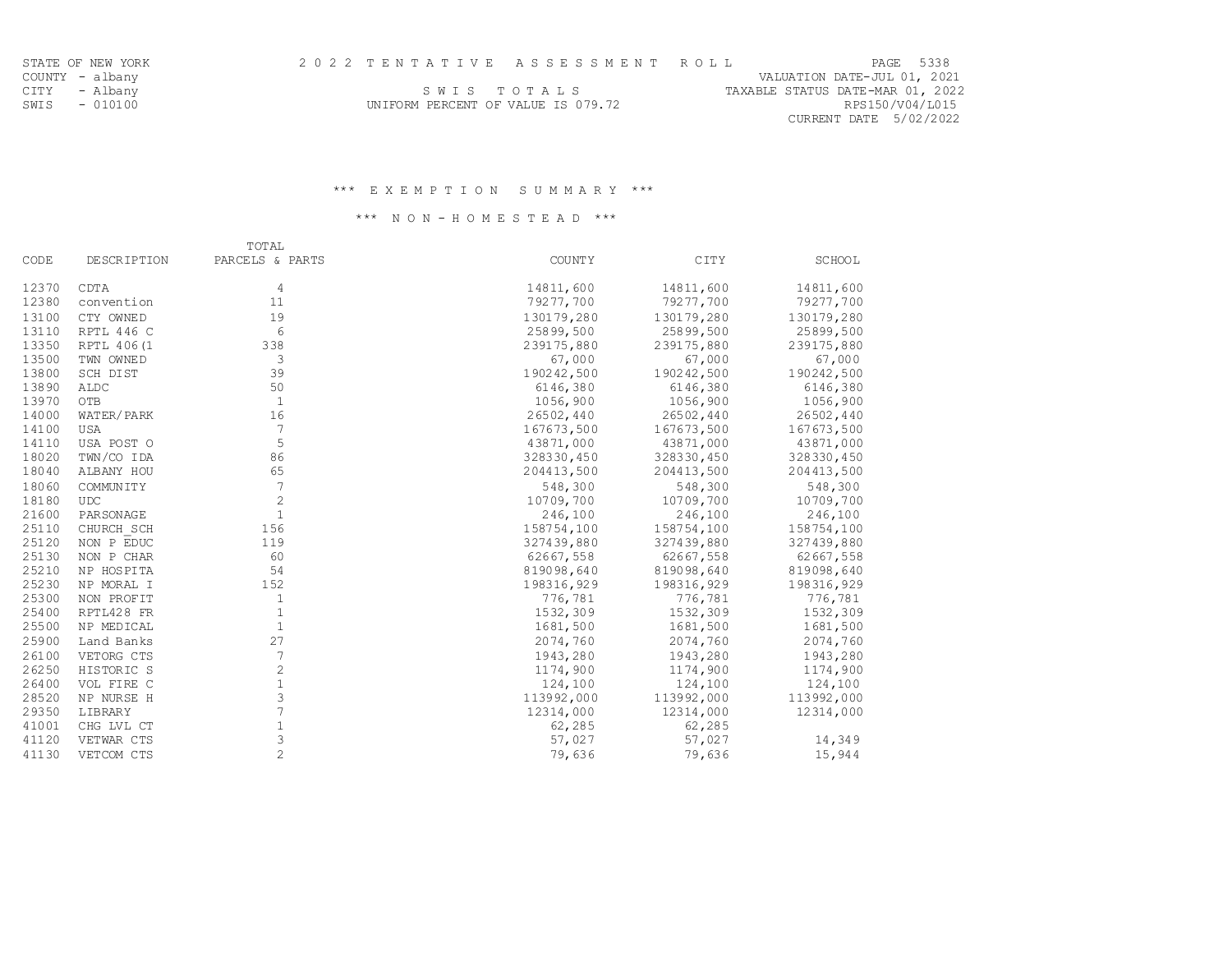| STATE OF NEW YORK | 2022 TENTATIVE ASSESSMENT ROLL     | PAGE 5339                        |
|-------------------|------------------------------------|----------------------------------|
| COUNTY - albany   |                                    | VALUATION DATE-JUL 01, 2021      |
| CITY - Albany     | SWIS TOTALS                        | TAXABLE STATUS DATE-MAR 01, 2022 |
| SWIS - 010100     | UNIFORM PERCENT OF VALUE IS 079.72 | RPS150/V04/L015                  |
|                   |                                    | CURRENT DATE 5/02/2022           |

## \*\*\* N O N - H O M E S T E A D \*\*\*

|       |                    | TOTAL           |               |             |             |
|-------|--------------------|-----------------|---------------|-------------|-------------|
| CODE  | <b>DESCRIPTION</b> | PARCELS & PARTS | <b>COUNTY</b> | CITY        | SCHOOL      |
| 41140 | VETDIS CTS         |                 | 63,608        | 63,608      | 15,944      |
| 41800 | $AGED - ALL$       |                 | 134,200       | 134,200     | 134,200     |
| 41834 | ENH STAR           |                 |               |             | 85,450      |
| 41854 | <b>BAS STAR</b>    | 12              |               |             | 336,900     |
| 41986 | Low/Mod In         |                 |               | 203,651     | 203,651     |
| 47590 | Mix-use Pr         | 12              | 24948,300     | 24948,300   | 24948,300   |
| 47596 | Mix-use Pr         | 30              |               | 20255,085   | 20255,085   |
| 47610 | Bus Im CTS         |                 | 226,350       |             | 226,350     |
|       | TOTAL              | 1,501           | 8280969,573   | 8301201,959 | 8301634,340 |

# \*\*\* S W I S \*\*\*

| CODE  | <b>DESCRIPTION</b> | TOTAL<br>PARCELS | <b>COUNTY</b> | CITY        | SCHOOL      |
|-------|--------------------|------------------|---------------|-------------|-------------|
|       |                    |                  |               |             |             |
| 12100 | NY STATE           | 176              | 4978514,400   | 4978514,400 | 4978514,400 |
| 12200 | NYSTCHRETS         | 5                | 36370,500     | 36370,500   | 36370,500   |
| 12350 | DORM AUTH          | $\mathbf{2}$     | 43764,600     | 43764,600   | 43764,600   |
| 12360 | PORT OF AL         | 27               | 39619,900     | 39619,900   | 39619,900   |
| 12370 | CDTA               | 4                | 14811,600     | 14811,600   | 14811,600   |
| 12380 | convention         | 11               | 79277,700     | 79277,700   | 79277,700   |
| 13100 | CTY OWNED          | 22               | 130279,180    | 130279,180  | 130279,180  |
| 13110 | RPTL 446 C         | 6                | 25899,500     | 25899,500   | 25899,500   |
| 13350 | RPTL 406(1         | 555              | 244492,180    | 244492,180  | 244492,180  |
| 13500 | TWN OWNED          | 3                | 67,000        | 67,000      | 67,000      |
| 13800 | SCH DIST           | 52               | 191194,600    | 191194,600  | 191194,600  |
| 13890 | <b>ALDC</b>        | 52               | 6253,680      | 6253,680    | 6253,680    |
| 13970 | OTB                | $\mathbf{1}$     | 1056,900      | 1056,900    | 1056,900    |
| 14000 | WATER/PARK         | 66               | 27050,540     | 27050,540   | 27050,540   |
| 14100 | <b>USA</b>         | 10               | 167880,600    | 167880,600  | 167880,600  |
| 14110 | USA POST O         | 5                | 43871,000     | 43871,000   | 43871,000   |
| 18020 | TWN/CO IDA         | 164              | 336061,750    | 336061,750  | 336061,750  |
| 18040 | ALBANY HOU         | 242              | 220132,175    | 220132,175  | 220132,175  |
| 18060 | <b>COMMUNITY</b>   | 67               | 1225,900      | 1225,900    | 1225,900    |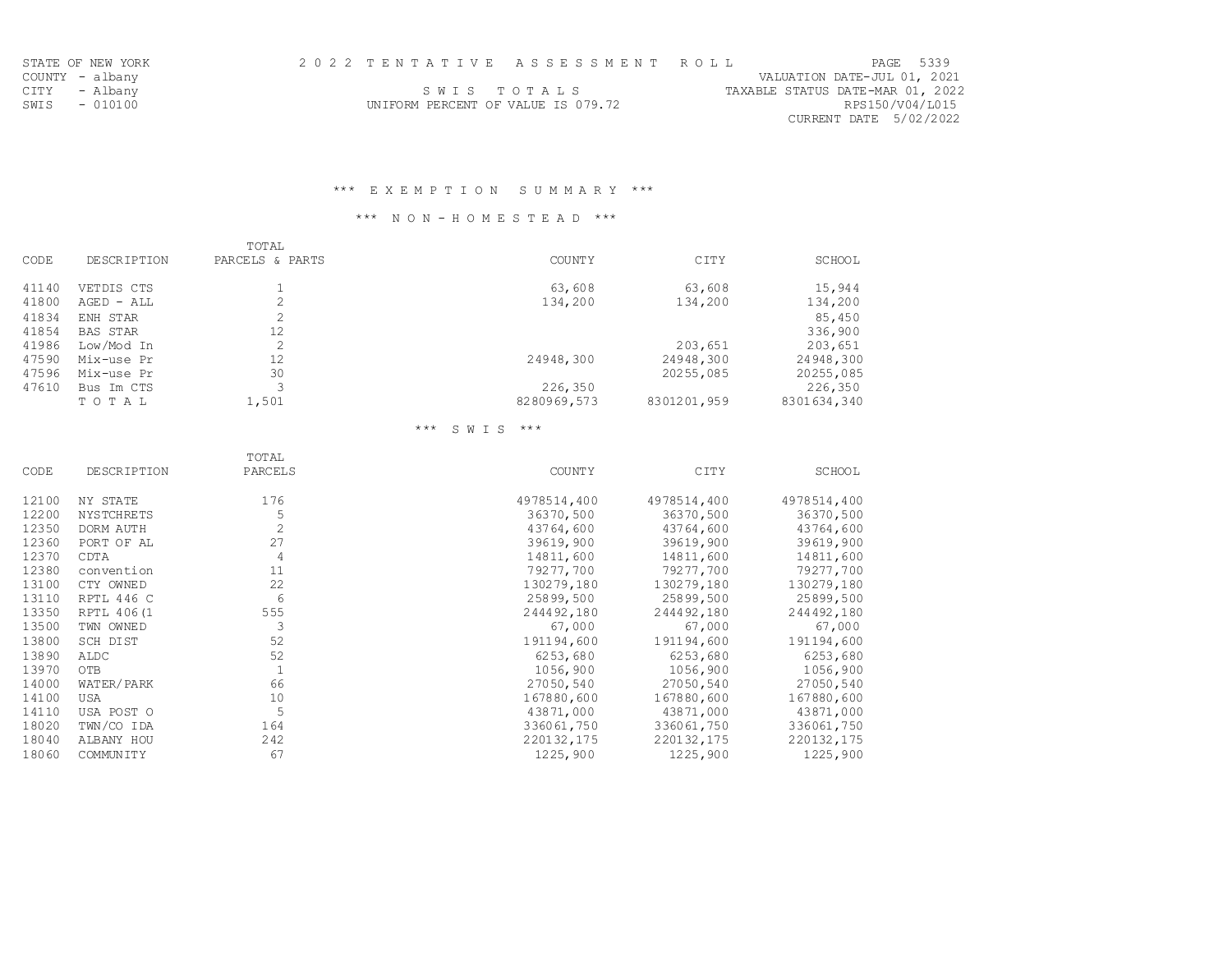| STATE OF NEW YORK | 2022 TENTATIVE ASSESSMENT ROLL     | PAGE 5340                        |  |
|-------------------|------------------------------------|----------------------------------|--|
| COUNTY - albany   |                                    | VALUATION DATE-JUL 01, 2021      |  |
| CITY - Albany     | SWIS TOTALS                        | TAXABLE STATUS DATE-MAR 01, 2022 |  |
| SWIS - 010100     | UNIFORM PERCENT OF VALUE IS 079.72 | RPS150/V04/L015                  |  |
|                   |                                    | CURRENT DATE 5/02/2022           |  |

\*\*\* S W I S \*\*\*

STATE OF NEW YORK COUNTY - albany

| CODE  | DESCRIPTION | TOTAL<br>PARCELS | <b>COUNTY</b> | CITY        | SCHOOL      |
|-------|-------------|------------------|---------------|-------------|-------------|
|       |             |                  |               |             |             |
| 18180 | <b>UDC</b>  | $\mathbf{2}$     | 10709,700     | 10709,700   | 10709,700   |
| 21600 | PARSONAGE   | 6                | 2245,600      | 2245,600    | 2245,600    |
| 25110 | CHURCH SCH  | 263              | 163361,000    | 163361,000  | 163361,000  |
| 25120 | NON P EDUC  | 178              | 333777,580    | 333777,580  | 333777,580  |
| 25130 | NON P CHAR  | 200              | 68168,458     | 68168,458   | 68168,458   |
| 25210 | NP HOSPITA  | 56               | 819248,840    | 819248,840  | 819248,840  |
| 25230 | NP MORAL I  | 422              | 224760,479    | 224760,479  | 224760,479  |
| 25300 | NON PROFIT  | $\mathbf{1}$     | 776,781       | 776,781     | 776,781     |
| 25400 | RPTL428 FR  | $\mathbf{1}$     | 1532,309      | 1532,309    | 1532,309    |
| 25500 | NP MEDICAL  | $\mathbf{1}$     | 1681,500      | 1681,500    | 1681,500    |
| 25900 | Land Banks  | 343              | 6040,860      | 6040,860    | 6040,860    |
| 26100 | VETORG CTS  | 10               | 1953, 480     | 1953,480    | 1953,480    |
| 26250 | HISTORIC S  | 15               | 1599,800      | 1599,800    | 1599,800    |
| 26400 | VOL FIRE C  | $\mathbf{1}$     | 124,100       | 124,100     | 124,100     |
| 28520 | NP NURSE H  | $\overline{4}$   | 116772,500    | 116772,500  | 116772,500  |
| 29350 | LIBRARY     | 14               | 12349,300     | 12349,300   | 12349,300   |
| 41001 | CHG LVL CT  | 84               | 4403,794      | 4403,794    |             |
| 41120 | VETWAR CTS  | 1,188            | 27659,598     | 27716,980   | 5707,895    |
| 41130 | VETCOM CTS  | 572              | 22081,591     | 22111,478   | 4581,831    |
| 41140 | VETDIS CTS  | 181              | 7346,098      | 7353,542    | 2504,534    |
| 41400 | CLERGY      | 29               | 43,500        | 43,500      | 43,500      |
| 41800 | AGED - ALL  | 1,126            | 70683,814     | 70866,365   | 75384,634   |
| 41801 | AGED C&T    | $\mathbf{1}$     | 47,250        | 47,250      |             |
| 41834 | ENH STAR    | 2,222            |               |             | 142932,709  |
| 41854 | BAS STAR    | 5,676            |               |             | 158063,618  |
| 41930 | LIM DIS     | 74               | 4058,775      | 4066,930    | 4097,396    |
| 41960 | Historic P  | 3                | 389,200       | 389,200     | 389,200     |
| 41963 | HISTORIC    | $\overline{c}$   |               | 98,200      |             |
| 41986 | Low/Mod In  | 93               |               | 5599,152    | 5599,152    |
| 44210 | Phyim CTS   | 5                | 135,000       | 135,000     | 135,000     |
| 47590 | Mix-use Pr  | 12               | 24948,300     | 24948,300   | 24948,300   |
| 47596 | Mix-use Pr  | 55               |               | 25223,547   | 25223,547   |
| 47610 | Bus Im CTS  | 3                | 226,350       |             | 226,350     |
|       | TO TAL      | 14,313           | 8514949,262   | 8545929,230 | 8802763,658 |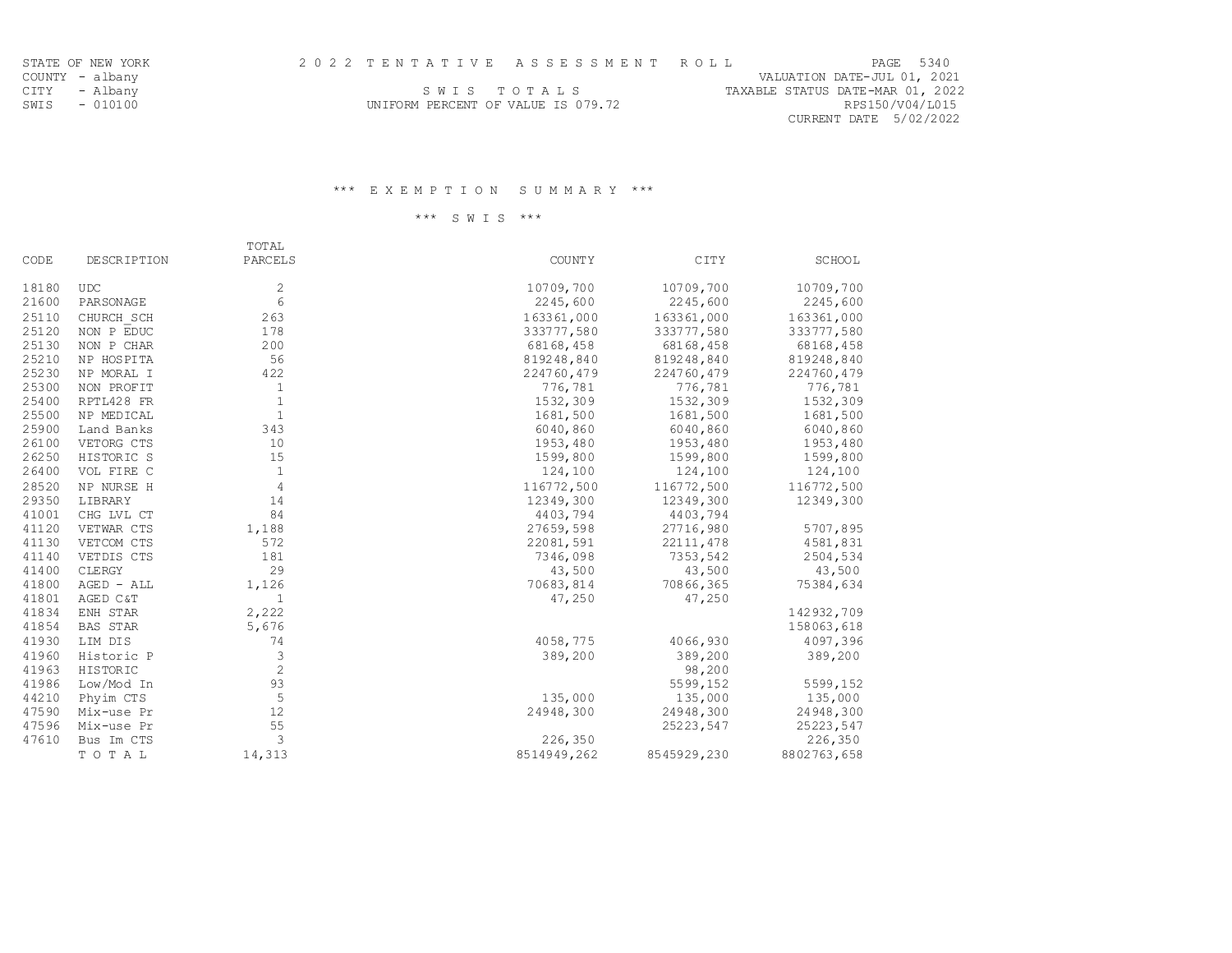|                 | STATE OF NEW YORK | 2022 TENTATIVE ASSESSMENT ROLL |                                    |             |  |  |  |                                  |                        | PAGE 5341 |
|-----------------|-------------------|--------------------------------|------------------------------------|-------------|--|--|--|----------------------------------|------------------------|-----------|
| COUNTY - albany |                   |                                |                                    |             |  |  |  | VALUATION DATE-JUL 01, 2021      |                        |           |
| CITY - Albany   |                   |                                |                                    | SWIS TOTALS |  |  |  | TAXABLE STATUS DATE-MAR 01, 2022 |                        |           |
| SWIS - 010100   |                   |                                | UNIFORM PERCENT OF VALUE IS 079.72 |             |  |  |  |                                  | RPS150/V04/L015        |           |
|                 |                   |                                |                                    |             |  |  |  |                                  | CURRENT DATE 5/02/2022 |           |

\*\*\* G R A N D T O T A L S \*\*\*

## \*\*\* H O M E S T E A D \*\*\*

| <b>ROLL</b><br><b>SEC</b> | DESCRIPTION   | TOTAL<br>PARCELS & PARTS LAND | ASSESSED   | ASSESSED<br>TOTAL | TAXABLE<br><b>COUNTY</b> | TAXABLE<br><b>CITY</b> | TAXABLE<br>SCHOOL | STAR<br>TAXABLE |
|---------------------------|---------------|-------------------------------|------------|-------------------|--------------------------|------------------------|-------------------|-----------------|
|                           | TAXABLE       | 23,304                        | 636583,014 | 3144338,236       | 3000688,377              | 2996632,040            | 3040803,970       | 2740229,993     |
| 8                         | WHOLLY EXEMPT | 1,611                         | 39001,475  | 123843,411        |                          |                        |                   |                 |
| $\star$                   | TOTAL<br>SUB  | 24,915                        | 675584,489 | 3268181,647       | 3000688,377              | 2996632,040            | 3040803,970       | 2740229,993     |

\*\* GRAND TOTAL 24,915 675584,489 3268181,647 3000688,377 2996632,040 3040803,970 2740229,993 \*\*\* N O N - H O M E S T E A D \*\*\*

| ROLL<br><b>SEC</b> | DESCRIPTION         | TOTAL | <b>ASSESSED</b><br>PARCELS & PARTS LAND | ASSESSED<br>TOTAL | TAXABLE<br><b>COUNTY</b> | TAXABLE<br><b>CITY</b> | TAXABLE<br>SCHOOL | STAR<br>TAXABLE |            |
|--------------------|---------------------|-------|-----------------------------------------|-------------------|--------------------------|------------------------|-------------------|-----------------|------------|
| $\mathbf{1}$       | TAXABLE             | 3,156 | 415872,030                              | 1707816,334       | 1567934,051              | 1547701,665            | 1547691,634       | 1547269,284     |            |
| 5                  | SPECIAL FRANCHISE   | 31    |                                         | 177136,362        | 177136,362               | 177136,362             | 177136,362        |                 | 177136,362 |
| 6                  | UTILITIES & N.C.    | 116   | 5927,600                                | 106830,017        |                          | 106830,017             | 106830,017        | 106830,017      | 106830,017 |
| $7\phantom{.0}$    | CEILING RAILROADS   | 20    | 17650, 137                              | 21058,892         |                          | 21058,892              | 21058,892         | 21058,892       | 21058,892  |
| 8                  | WHOLLY EXEMPT       | 1,422 | 1003236,400                             | 8171753,390       |                          |                        |                   |                 |            |
| $\star$            | TOTAL<br><b>SUB</b> | 4,745 | 1442686,167                             | 10184594,995      | 1872959,322              | 1852726,936            | 1852716,905       | 1852294,555     |            |
| $\star\star$       | GRAND TOTAL         | 4,745 | 1442686,167                             | 10184594,995      | 1872959,322              | 1852726,936            | 1852716,905       | 1852294,555     |            |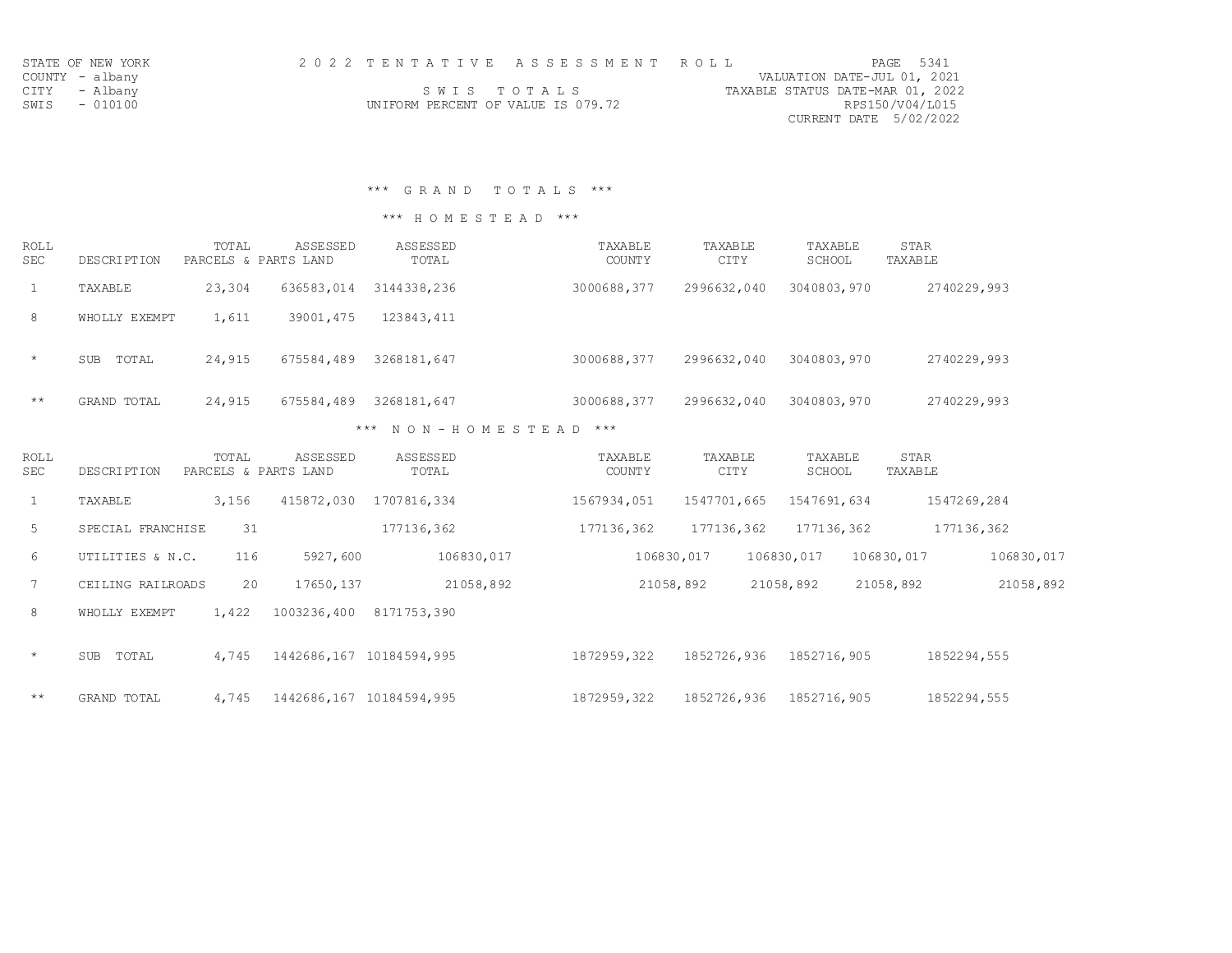| STATE OF NEW YORK | 2022 TENTATIVE ASSESSMENT ROLL     | PAGE 5342                        |
|-------------------|------------------------------------|----------------------------------|
| COUNTY - albany   |                                    | VALUATION DATE-JUL 01, 2021      |
| CITY - Albany     | SWIS TOTALS                        | TAXABLE STATUS DATE-MAR 01, 2022 |
| SWIS - 010100     | UNIFORM PERCENT OF VALUE IS 079.72 | RPS150/V04/L015                  |
|                   |                                    | CURRENT DATE 5/02/2022           |

## \*\*\* S W I S \*\*\*

| ROLL<br><b>SEC</b> | DESCRIPTION         | TOTAL<br>PARCELS | ASSESSED<br>LAND         | ASSESSED<br>TOTAL | TAXABLE<br><b>COUNTY</b> | TAXABLE<br><b>CITY</b> | TAXABLE<br>SCHOOL | STAR<br>TAXABLE |             |
|--------------------|---------------------|------------------|--------------------------|-------------------|--------------------------|------------------------|-------------------|-----------------|-------------|
|                    | TAXABLE             | 26,460           | 1052455,044              | 4852154,570       | 4568622,428              | 4544333,705            | 4588495,604       |                 | 4287499,277 |
| 5                  | SPECIAL FRANCHISE   | 31               |                          | 177136,362        | 177136,362               | 177136,362             | 177136,362        |                 | 177136,362  |
| 6                  | UTILITIES & N.C.    | 116              | 5927,600                 | 106830,017        | 106830,017               |                        | 106830,017        | 106830,017      | 106830,017  |
|                    | CEILING RAILROADS   | 20               | 17650, 137               | 21058,892         | 21058,892                |                        | 21058,892         | 21058,892       | 21058,892   |
| 8                  | WHOLLY EXEMPT       | 3,033            | 1042237,875              | 8295596,801       |                          |                        |                   |                 |             |
| $\star$            | TOTAL<br><b>SUB</b> | 29,660           | 2118270,656 13452776,642 |                   | 4873647,699              | 4849358,976            | 4893520,875       |                 | 4592524,548 |
| $***$              | GRAND TOTAL         | 29,660           | 2118270,656 13452776,642 |                   | 4873647,699              | 4849358,976            | 4893520,875       |                 | 4592524,548 |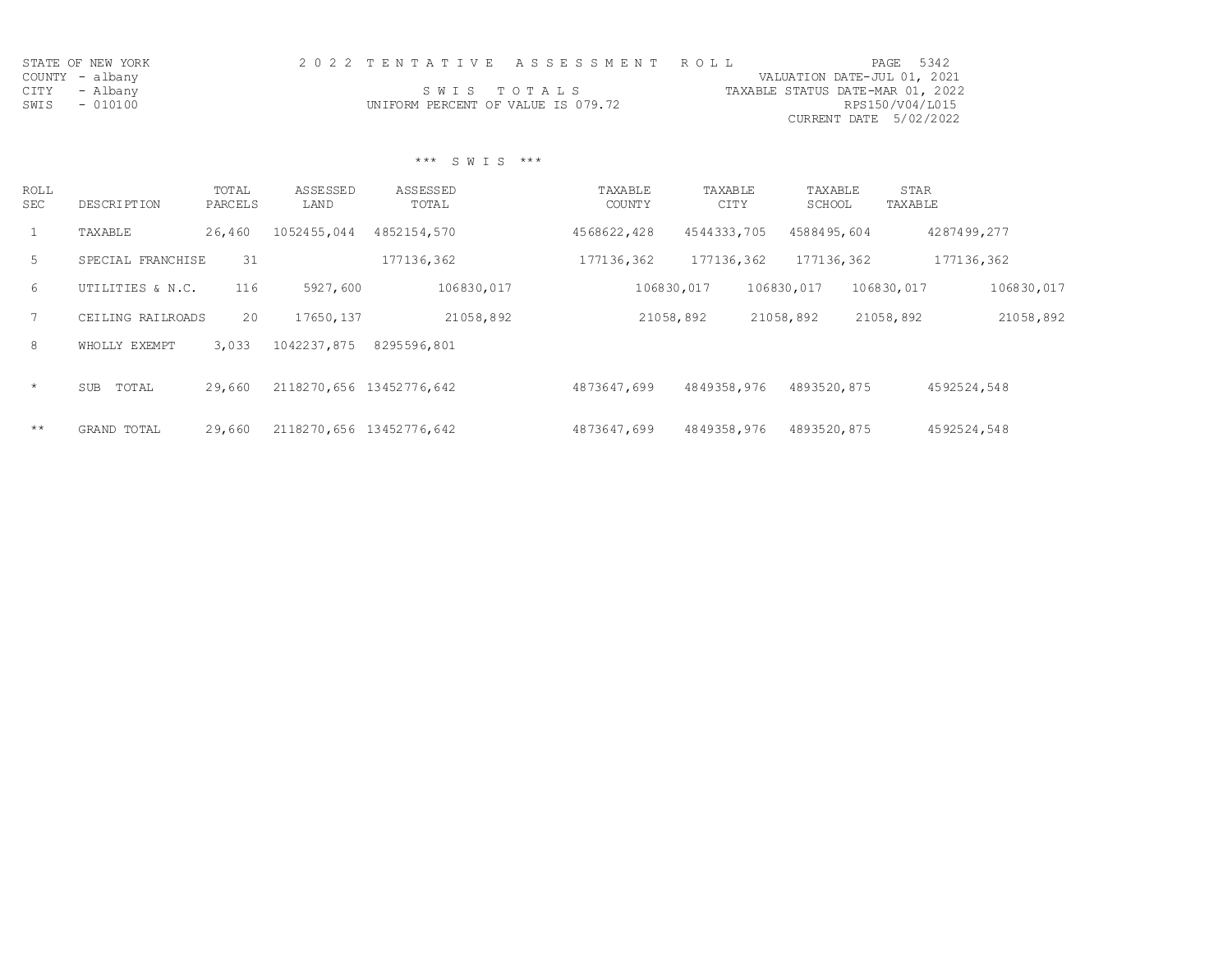| STATE OF NEW YORK |                                    | 2022 TENTATIVE ASSESSMENT ROLL |                                  | PAGE 5343       |
|-------------------|------------------------------------|--------------------------------|----------------------------------|-----------------|
| COUNTY - albany   | стту тотања                        |                                | VALUATION DATE-JUL 01, 2021      |                 |
| CITY - Albany     |                                    |                                | TAXABLE STATUS DATE-MAR 01, 2022 |                 |
| SWIS - 0101       | UNIFORM PERCENT OF VALUE IS 079.72 |                                |                                  | RPS150/V04/L015 |
|                   |                                    |                                | CURRENT DATE 5/02/2022           |                 |

### \*\*\* S P E C I A L D I S T R I C T S U M M A R Y \*\*\*

### \*\*\* H O M E S T E A D \*\*\*

|                                 |         | TOTAL EXTENSION | EXTENSION | AD VALOREM | <b>EXEMPT</b> | TAXABLE |
|---------------------------------|---------|-----------------|-----------|------------|---------------|---------|
| CODE DISTRICT NAME PARCELS TYPE |         |                 | VALUE     | VALUE      | AMOUNT        | VALUE   |
|                                 | & PARTS |                 |           |            |               |         |

#### NO SPECIAL DISTRICTS AT THIS LEVEL

### \*\*\* N O N - H O M E S T E A D \*\*\*

|                                 |         | TOTAL EXTENSION | EXTENSION | AD VALOREM | EXEMPT | TAXABLE |
|---------------------------------|---------|-----------------|-----------|------------|--------|---------|
| CODE DISTRICT NAME PARCELS TYPE |         |                 | VALUE     | VALUE      | AMOUNT | VALUE   |
|                                 | & PARTS |                 |           |            |        |         |

### NO SPECIAL DISTRICTS AT THIS LEVEL

### \*\*\* C I T Y \*\*\*

| DISTRICT NAME PARCELS<br>CODE. | TOTAL<br>EXTENSION<br>TY PF. | <b>EXTENSION</b><br>VALUE | AD VALOREM<br>VALUE | <b>EXEMPT</b><br>AMOUNT | TAXABLE<br>VALUE |
|--------------------------------|------------------------------|---------------------------|---------------------|-------------------------|------------------|
| CB001 Central ave bi           | 404 TOTAL                    |                           | 239629,333          | 28110,907               | 211518,426       |
| DB001 Downtown bid             | 280 TOTAL                    |                           | 514935,004          | 211849,397              | 303085,607       |
| LB001 Lark street bi           | 164 TOTAL                    |                           | 35456,100           |                         | 35456,100        |

## \*\*\* S C H O O L D I S T R I C T S U M M A R Y \*\*\*

| CODE | DISTRICT NAME | TOTAL<br>PARCELS & PARTS | <b>ASSESSED</b><br>LAND | ASSESSED<br>TOTAL | <b>EXEMPT</b><br>AMOUNT | TOTAL<br>TAXABLE | <b>STAR</b><br>AMOUNT | <b>STAR</b><br>TAXABLE |
|------|---------------|--------------------------|-------------------------|-------------------|-------------------------|------------------|-----------------------|------------------------|
|      | 010100 Albany | 24,915                   | 675584,489              | 3268181,647       | 227377,677              | 3040803,970      | 300573,977            | 2740229,993            |
|      | SUB-TOTAL     | 24,915                   | 675584,489              | 3268181,647       | 227377,677              | 3040803,970      | 300573,977            | 2740229,993            |
|      | TOTAL         | 24,915                   | 675584,489              | 3268181,647       | 227377,677              | 3040803,970      | 300573,977            | 2740229,993            |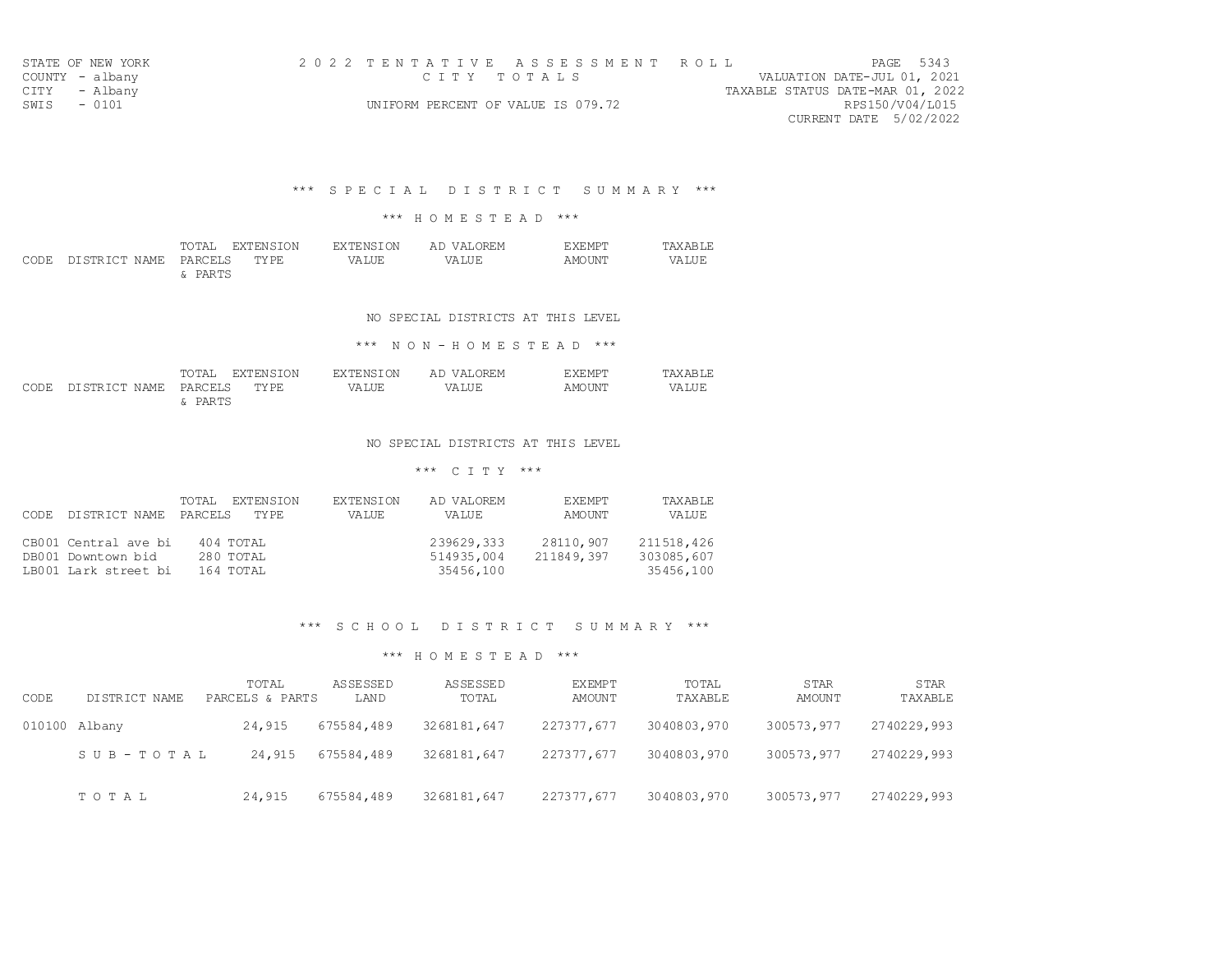|      | STATE OF NEW YORK |              | 2022 TENTATIVE ASSESSMENT ROLL     |                                  |                        | PAGE 5344 |
|------|-------------------|--------------|------------------------------------|----------------------------------|------------------------|-----------|
|      | COUNTY - albany   | СТТҮ ТОТАІ S |                                    | VALUATION DATE-JUL 01, 2021      |                        |           |
|      | CITY - Albany     |              |                                    | TAXABLE STATUS DATE-MAR 01, 2022 |                        |           |
| SWIS | $-0101$           |              | UNIFORM PERCENT OF VALUE IS 079.72 |                                  | RPS150/V04/L015        |           |
|      |                   |              |                                    |                                  | CURRENT DATE 5/02/2022 |           |

## \*\*\* N O N - H O M E S T E A D \*\*\*

| CODE   | DISTRICT NAME         | TOTAL<br>PARCELS & PARTS | <b>ASSESSED</b><br>LAND | <b>ASSESSED</b><br>TOTAL | <b>EXEMPT</b><br><b>AMOUNT</b> | TOTAL<br>TAXABLE | <b>STAR</b><br>AMOUNT        | <b>STAR</b><br>TAXABLE |
|--------|-----------------------|--------------------------|-------------------------|--------------------------|--------------------------------|------------------|------------------------------|------------------------|
| 010100 | Albany                | 4,745                    | 1442686,167             | 10184594,995             | 8331878,090                    | 1852716,905      | 422,350                      | 1852294,555            |
|        | SUB-TOTAL             | 4,745                    | 1442686,167             | 10184594,995             | 8331878,090                    | 1852716,905      | 422,350                      | 1852294,555            |
|        | TOTAL                 | 4,745                    | 1442686,167             | 10184594,995             | 8331878,090                    | 1852716,905      | 422,350                      | 1852294,555            |
|        |                       |                          |                         | $C T T Y$ ***<br>$***$   |                                |                  |                              |                        |
| CODE   | DISTRICT NAME         | TOTAL<br>PARCELS         | ASSESSED<br>LAND        | <b>ASSESSED</b><br>TOTAL | <b>EXEMPT</b><br><b>AMOUNT</b> | TOTAL<br>TAXABLE | <b>STAR</b><br><b>AMOUNT</b> | <b>STAR</b><br>TAXABLE |
| 010100 | Albany                | 29,660                   | 2118270,656             | 13452776,642             | 8559255,767                    | 4893520,875      | 300996,327                   | 4592524,548            |
|        | $S \cup B - TO T A L$ | 29,660                   | 2118270,656             | 13452776,642             | 8559255,767                    | 4893520,875      | 300996,327                   | 4592524,548            |
|        | TOTAL                 | 29,660                   | 2118270,656             | 13452776,642             | 8559255,767                    | 4893520,875      | 300996,327                   | 4592524,548            |

## \*\*\* S Y S T E M C O D E S S U M M A R Y \*\*\*

|                |                      | TOTAL           |                       |           |           |
|----------------|----------------------|-----------------|-----------------------|-----------|-----------|
| CODE           | DESCRIPTION          | PARCELS & PARTS | <b>COUNTY</b>         | CITY      | SCHOOL    |
| 50000<br>51002 | WHOLLY EX<br>CONDO C | 64<br>421       | 26822,336<br>6691,245 | 26822,336 | 26822,336 |
| 99999          | STAR Check<br>TOTAL  | 3,038<br>3,523  | 33513,581             | 26822,336 | 26822,336 |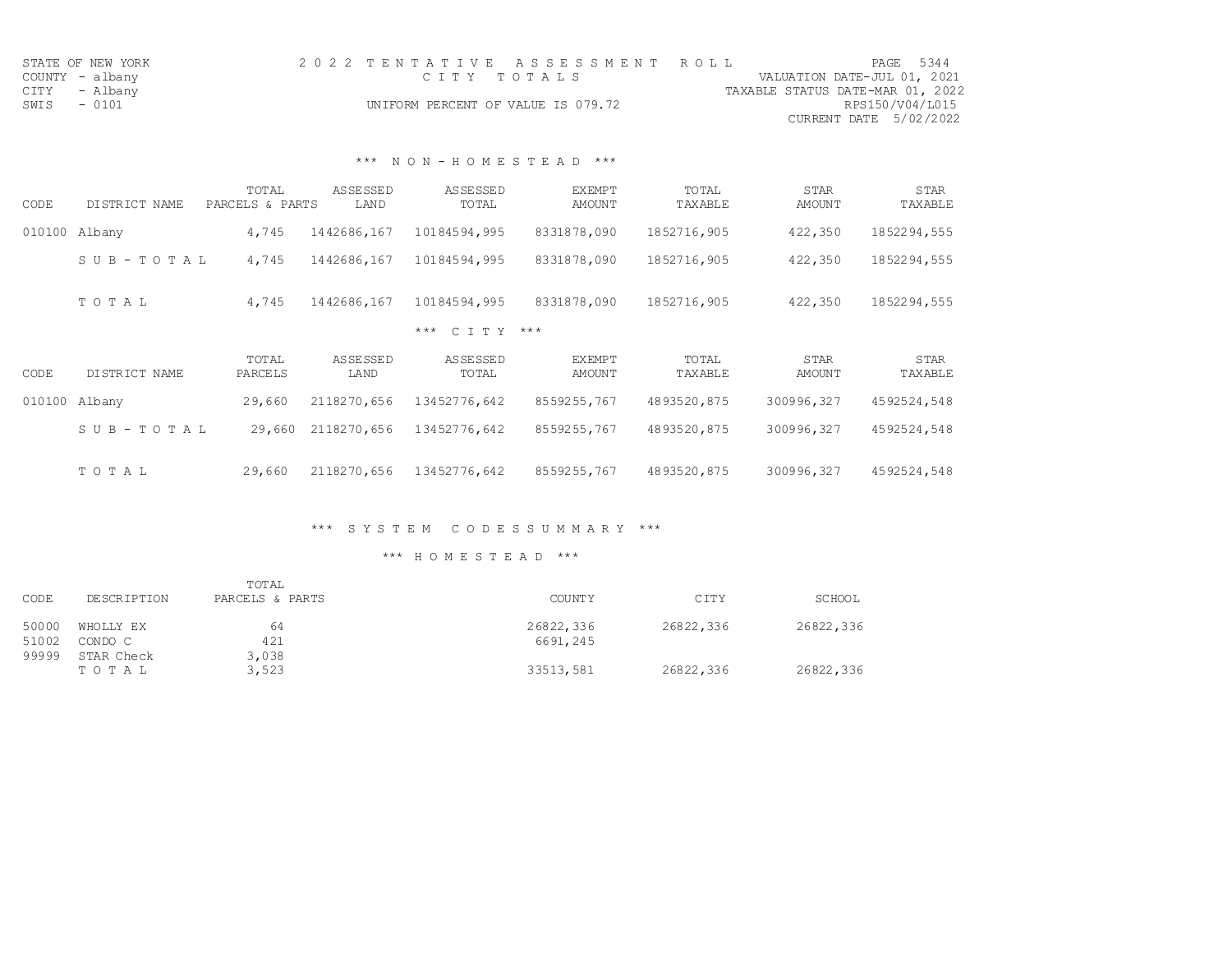| STATE OF NEW YORK | 2022 TENTATIVE ASSESSMENT ROLL     | PAGE 5345                        |
|-------------------|------------------------------------|----------------------------------|
| COUNTY - albany   | сттү тотан s                       | VALUATION DATE-JUL 01, 2021      |
| CITY - Albany     |                                    | TAXABLE STATUS DATE-MAR 01, 2022 |
| $-0101$<br>SWIS   | UNIFORM PERCENT OF VALUE IS 079.72 | RPS150/V04/L015                  |
|                   |                                    | CURRENT DATE 5/02/2022           |

## \*\*\* N O N - H O M E S T E A D \*\*\*

|                |                         | TOTAL                   |                      |           |           |
|----------------|-------------------------|-------------------------|----------------------|-----------|-----------|
| CODE           | <b>DESCRIPTION</b>      | PARCELS & PARTS         | <b>COUNTY</b>        | CITY      | SCHOOL    |
| 50000<br>99999 | WHOLLY EX<br>STAR Check | 22<br>23                | 30666,100            | 30666,100 | 30666,100 |
|                | TOTAL                   | 45                      | 30666,100            | 30666,100 | 30666,100 |
|                |                         |                         | *** C T T Y<br>$***$ |           |           |
| CODE           | <b>DE SCR TRITON</b>    | TOTAL<br><b>DARCELS</b> | <b>COLINTY</b>       | $C$ TTV   | SCHOOT.   |

| - Gude | DESCRIPTION | <i>PA</i> RULLO | uuuti 1   | UIII      | <b>SCHOOT</b> |
|--------|-------------|-----------------|-----------|-----------|---------------|
| 50000  | WHOLLY EX   | 86              | 57488,436 | 57488,436 | 57488,436     |
| 51002  | CONDO C     | 421             | 6691,245  |           |               |
| 99999  | STAR Check  | 3,061           |           |           |               |
|        | TOTAL       | 3,568           | 64179,681 | 57488,436 | 57488,436     |

## \*\*\* E X E M P T I O N S U M M A R Y \*\*\*

|       |                    | TOTAL           |               |           |           |
|-------|--------------------|-----------------|---------------|-----------|-----------|
| CODE  | <b>DESCRIPTION</b> | PARCELS & PARTS | <b>COUNTY</b> | CITY      | SCHOOL    |
| 12100 | NY STATE           | 28              | 13869,100     | 13869,100 | 13869,100 |
| 12200 | <b>NYSTCHRETS</b>  | 2               | 44,600        | 44,600    | 44,600    |
| 13100 | CTY OWNED          | 3               | 99,900        | 99,900    | 99,900    |
| 13350 | RPTL 406(1         | 217             | 5316,300      | 5316,300  | 5316,300  |
| 13800 | SCH DIST           | 13              | 952,100       | 952,100   | 952,100   |
| 13890 | ALDC               | $\overline{2}$  | 107,300       | 107,300   | 107,300   |
| 14000 | WATER/PARK         | 50              | 548,100       | 548,100   | 548,100   |
| 14100 | <b>USA</b>         | 3               | 207,100       | 207,100   | 207,100   |
| 18020 | TWN/CO IDA         | 78              | 7731,300      | 7731,300  | 7731,300  |
| 18040 | ALBANY HOU         | 177             | 15718,675     | 15718,675 | 15718,675 |
| 18060 | <b>COMMUNITY</b>   | 60              | 677,600       | 677,600   | 677,600   |
| 21600 | PARSONAGE          | 5               | 1999,500      | 1999,500  | 1999,500  |
| 25110 | CHURCH SCH         | 107             | 4606,900      | 4606,900  | 4606,900  |
| 25120 | NON P EDUC         | 59              | 6337,700      | 6337,700  | 6337,700  |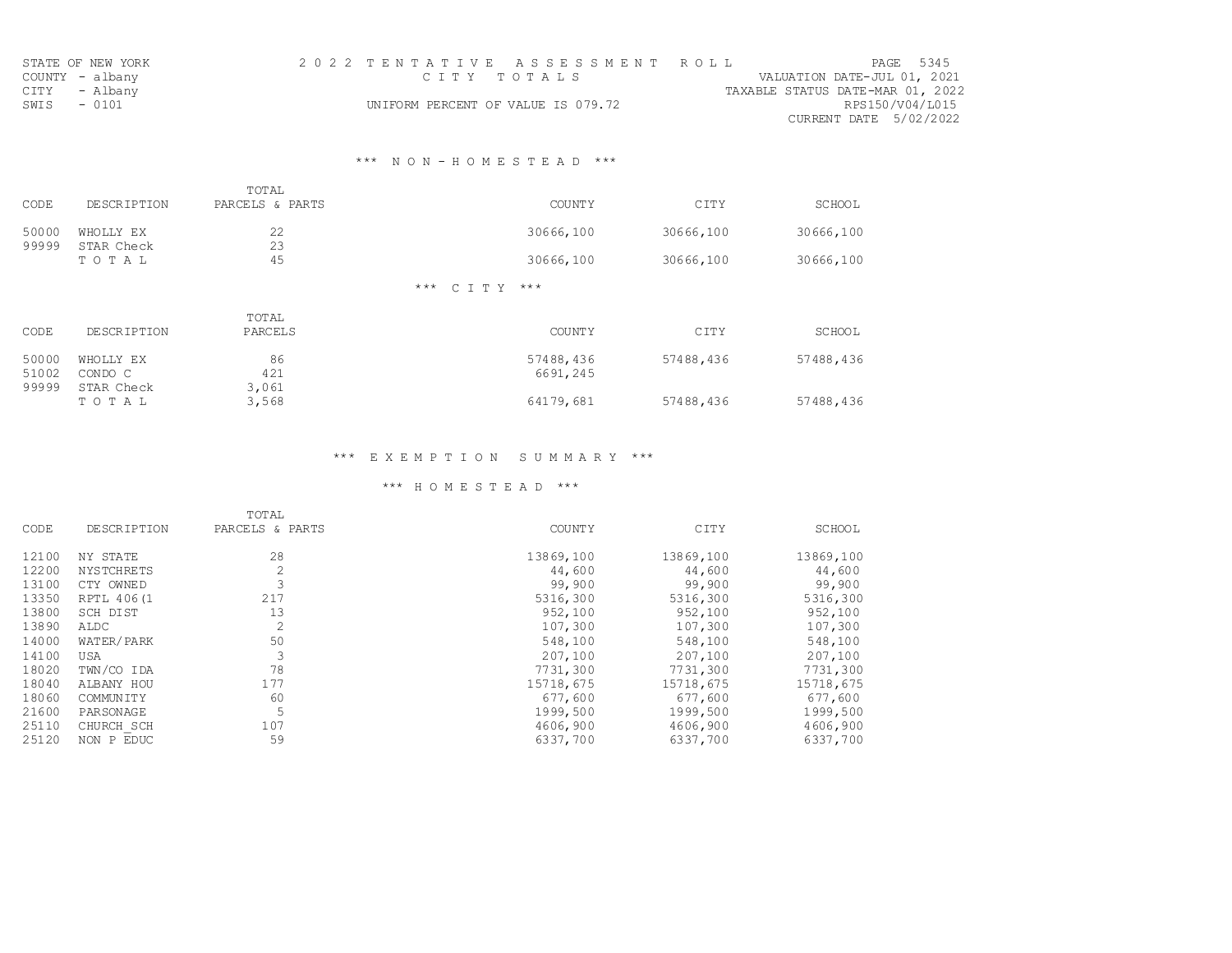| STATE OF NEW YORK | 2022 TENTATIVE ASSESSMENT ROLL     | PAGE 5346                        |
|-------------------|------------------------------------|----------------------------------|
| COUNTY - albany   | стту тотања                        | VALUATION DATE-JUL 01, 2021      |
| CITY - Albany     |                                    | TAXABLE STATUS DATE-MAR 01, 2022 |
| SWIS - 0101       | UNIFORM PERCENT OF VALUE IS 079.72 | RPS150/V04/L015                  |
|                   |                                    | CURRENT DATE 5/02/2022           |

## \*\*\* H O M E S T E A D \*\*\*

|             | TOTAL           |                |            |               |
|-------------|-----------------|----------------|------------|---------------|
| DESCRIPTION | PARCELS & PARTS | <b>COUNTY</b>  | CITY       | <b>SCHOOL</b> |
| NON P CHAR  | 140             | 5500,900       | 5500,900   | 5500,900      |
| NP HOSPITA  | 2               | 150,200        | 150,200    | 150,200       |
| NP MORAL I  | 270             | 26443,550      | 26443,550  | 26443,550     |
| Land Banks  | 316             | 3966,100       | 3966,100   | 3966,100      |
| VETORG CTS  | 3               | 10,200         | 10,200     | 10,200        |
| HISTORIC S  | 13              | 424,900        | 424,900    | 424,900       |
| NP NURSE H  | $1\,$           | 2780,500       | 2780,500   | 2780,500      |
| LIBRARY     |                 | 35,300         | 35,300     | 35,300        |
| CHG LVL CT  | 83              | 4341,509       | 4341,509   |               |
| VETWAR CTS  | 1,185           | 27602,571      | 27659,953  | 5693,546      |
| VETCOM CTS  | 570             | 22001,955      | 22031,842  | 4565,887      |
| VETDIS CTS  | 180             | 7282,490       | 7289,934   | 2488,590      |
| CLERGY      | 29              | 43,500         | 43,500     | 43,500        |
| AGED - ALL  | 1,124           | 70549,614      | 70732,165  | 75250,434     |
| AGED C&T    |                 | 47,250         | 47,250     |               |
| ENH STAR    | 2,220           |                |            | 142847,259    |
| BAS STAR    | 5,664           |                |            | 157726,718    |
| LIM DIS     | 74              | 4058,775       | 4066,930   | 4097,396      |
| Historic P  | 3               | 389,200        | 389,200    | 389,200       |
| HISTORIC    | $\overline{c}$  |                | 98,200     |               |
| Low/Mod In  | 91              |                | 5395,501   | 5395,501      |
| Phyim CTS   | 5               | 135,000        | 135,000    | 135,000       |
| Mix-use Pr  | 25              |                | 4968,462   | 4968,462      |
| TOTAL       | 12,812          | 233979,689     | 244727,271 | 501129,318    |
|             |                 | $\overline{7}$ |            |               |

### \*\*\* N O N - H O M E S T E A D \*\*\*

| CODE  | <b>DESCRIPTION</b> | TOTAL<br>PARCELS & PARTS | <b>COUNTY</b> | CITY        | SCHOOL      |
|-------|--------------------|--------------------------|---------------|-------------|-------------|
| 12100 | NY STATE           | 148                      | 4964645,300   | 4964645,300 | 4964645,300 |
| 12200 | NYSTCHRETS         |                          | 36325,900     | 36325,900   | 36325,900   |
| 12350 | DORM AUTH          |                          | 43764,600     | 43764,600   | 43764,600   |
| 12360 | PORT OF AL         | 27                       | 39619,900     | 39619,900   | 39619,900   |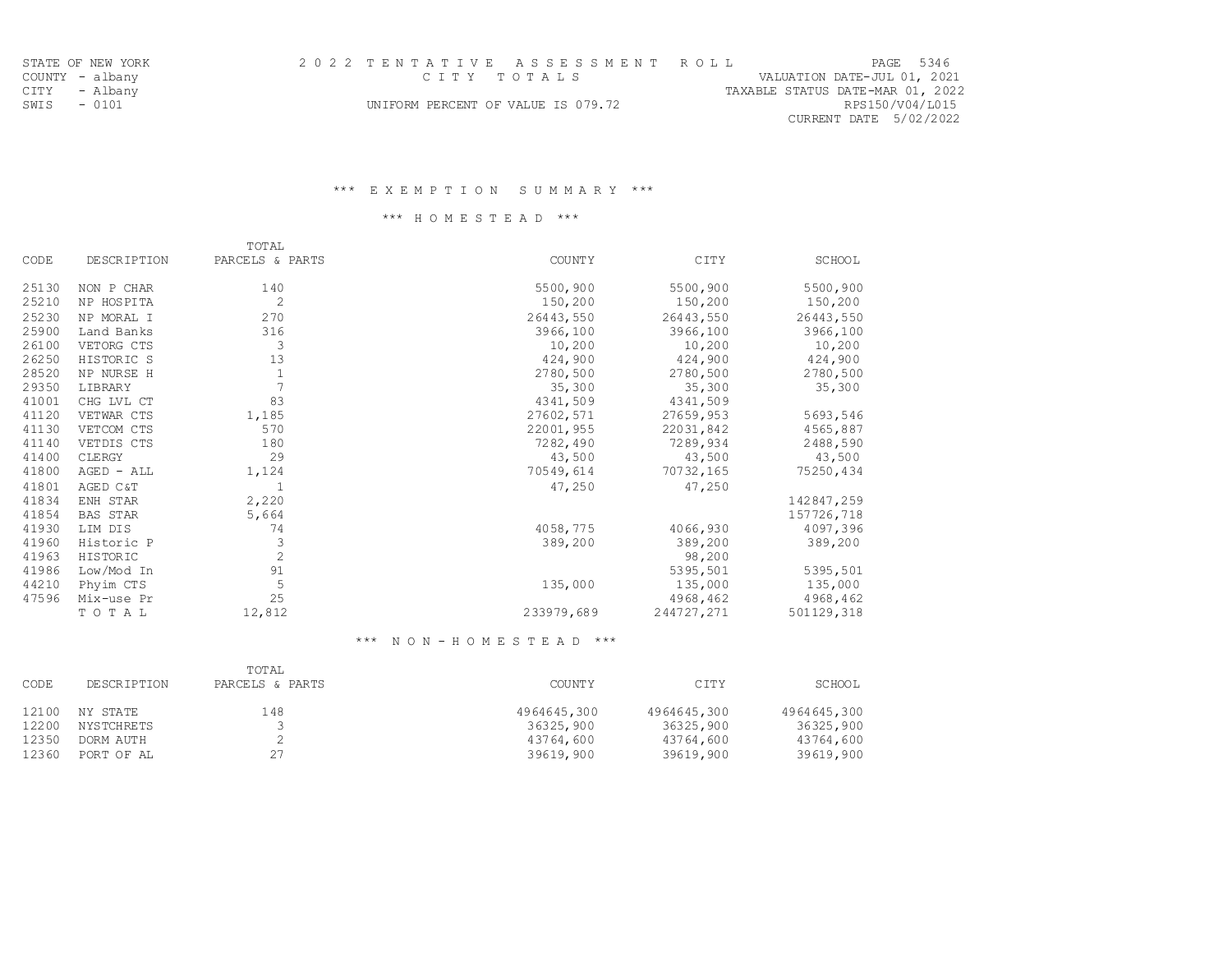| STATE OF NEW YORK | 2022 TENTATIVE ASSESSMENT ROLL     | PAGE 5347                        |
|-------------------|------------------------------------|----------------------------------|
| COUNTY - albany   | CITY TOTALS                        | VALUATION DATE-JUL 01, 2021      |
| CITY - Albany     |                                    | TAXABLE STATUS DATE-MAR 01, 2022 |
| SWIS - 0101       | UNIFORM PERCENT OF VALUE IS 079.72 | RPS150/V04/L015                  |
|                   |                                    | CURRENT DATE 5/02/2022           |

### \*\*\* N O N - H O M E S T E A D \*\*\*

|       |                    | TOTAL                     |            |            |               |
|-------|--------------------|---------------------------|------------|------------|---------------|
| CODE  | <b>DESCRIPTION</b> | PARCELS & PARTS           | COUNTY     | CITY       | <b>SCHOOL</b> |
| 12370 | CDTA               | $\overline{4}$            | 14811,600  | 14811,600  | 14811,600     |
| 12380 | convention         | 11                        | 79277,700  | 79277,700  | 79277,700     |
| 13100 | CTY OWNED          | 19                        | 130179,280 | 130179,280 | 130179,280    |
| 13110 | RPTL 446 C         | 6                         | 25899,500  | 25899,500  | 25899,500     |
| 13350 | RPTL 406 (1        | 338                       | 239175,880 | 239175,880 | 239175,880    |
| 13500 | TWN OWNED          | 3                         | 67,000     | 67,000     | 67,000        |
| 13800 | SCH DIST           | 39                        | 190242,500 | 190242,500 | 190242,500    |
| 13890 | ALDC               | 50                        | 6146,380   | 6146,380   | 6146,380      |
| 13970 | OTB                | $\mathbf{1}$              | 1056,900   | 1056,900   | 1056,900      |
| 14000 | WATER/PARK         | 16                        | 26502,440  | 26502,440  | 26502,440     |
| 14100 | <b>USA</b>         | $7\phantom{.0}$           | 167673,500 | 167673,500 | 167673,500    |
| 14110 | USA POST O         | 5                         | 43871,000  | 43871,000  | 43871,000     |
| 18020 | TWN/CO IDA         | 86                        | 328330,450 | 328330,450 | 328330,450    |
| 18040 | ALBANY HOU         | 65                        | 204413,500 | 204413,500 | 204413,500    |
| 18060 | <b>COMMUNITY</b>   | 7                         | 548,300    | 548,300    | 548,300       |
| 18180 | <b>UDC</b>         | $\overline{2}$            | 10709,700  | 10709,700  | 10709,700     |
| 21600 | PARSONAGE          | $\mathbf{1}$              | 246,100    | 246,100    | 246,100       |
| 25110 | CHURCH SCH         | 156                       | 158754,100 | 158754,100 | 158754,100    |
| 25120 | NON P EDUC         | 119                       | 327439,880 | 327439,880 | 327439,880    |
| 25130 | NON P CHAR         | 60                        | 62667,558  | 62667,558  | 62667,558     |
| 25210 | NP HOSPITA         | 54                        | 819098,640 | 819098,640 | 819098,640    |
| 25230 | NP MORAL I         | 152                       | 198316,929 | 198316,929 | 198316,929    |
| 25300 | NON PROFIT         | $\mathbf{1}$              | 776,781    | 776,781    | 776,781       |
| 25400 | RPTL428 FR         | $\mathbf{1}$              | 1532,309   | 1532,309   | 1532,309      |
| 25500 | NP MEDICAL         | $\mathbf{1}$              | 1681,500   | 1681,500   | 1681,500      |
| 25900 | Land Banks         | 27                        | 2074,760   | 2074,760   | 2074,760      |
| 26100 | VETORG CTS         | $\sqrt{ }$                | 1943,280   | 1943,280   | 1943,280      |
| 26250 | HISTORIC S         | $\mathbf{2}$              | 1174,900   | 1174,900   | 1174,900      |
| 26400 | VOL FIRE C         | $1\,$                     | 124,100    | 124,100    | 124,100       |
| 28520 | NP NURSE H         | $\ensuremath{\mathsf{3}}$ | 113992,000 | 113992,000 | 113992,000    |
| 29350 | LIBRARY            | 7                         | 12314,000  | 12314,000  | 12314,000     |
| 41001 | CHG LVL CT         | $1\,$                     | 62,285     | 62,285     |               |
| 41120 | VETWAR CTS         | 3                         | 57,027     | 57,027     | 14,349        |
| 41130 | VETCOM CTS         | $\overline{c}$            | 79,636     | 79,636     | 15,944        |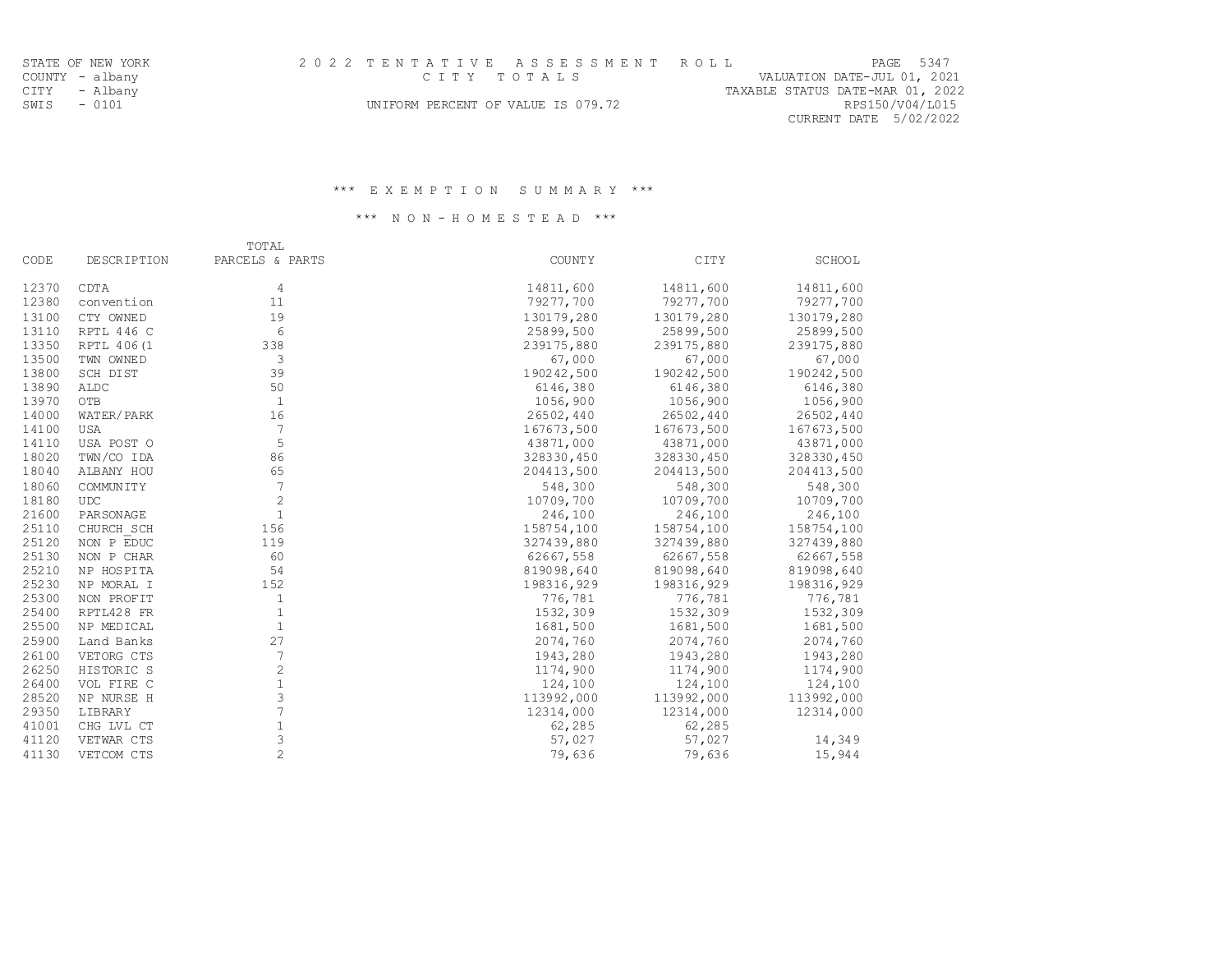| STATE OF NEW YORK | 2022 TENTATIVE ASSESSMENT ROLL     | PAGE 5348                        |
|-------------------|------------------------------------|----------------------------------|
| COUNTY - albany   | стту тотања                        | VALUATION DATE-JUL 01, 2021      |
| CITY - Albany     |                                    | TAXABLE STATUS DATE-MAR 01, 2022 |
| SWIS - 0101       | UNIFORM PERCENT OF VALUE IS 079.72 | RPS150/V04/L015                  |
|                   |                                    | CURRENT DATE 5/02/2022           |

## \*\*\* N O N - H O M E S T E A D \*\*\*

|       |                    | TOTAL           |               |             |             |
|-------|--------------------|-----------------|---------------|-------------|-------------|
| CODE  | <b>DESCRIPTION</b> | PARCELS & PARTS | <b>COUNTY</b> | CITY        | SCHOOL      |
| 41140 | VETDIS CTS         |                 | 63,608        | 63,608      | 15,944      |
| 41800 | $AGED - ALL$       |                 | 134,200       | 134,200     | 134,200     |
| 41834 | ENH STAR           |                 |               |             | 85,450      |
| 41854 | <b>BAS STAR</b>    | 12              |               |             | 336,900     |
| 41986 | Low/Mod In         |                 |               | 203,651     | 203,651     |
| 47590 | Mix-use Pr         | 12              | 24948,300     | 24948,300   | 24948,300   |
| 47596 | Mix-use Pr         | 30              |               | 20255,085   | 20255,085   |
| 47610 | Bus Im CTS         |                 | 226,350       |             | 226,350     |
|       | TOTAL              | 1,501           | 8280969,573   | 8301201,959 | 8301634,340 |

# \*\*\* C I T Y \*\*\*

| DESCRIPTION      | TOTAL<br>PARCELS | <b>COUNTY</b> | CITY        | SCHOOL      |
|------------------|------------------|---------------|-------------|-------------|
| NY STATE         | 176              | 4978514,400   | 4978514,400 | 4978514,400 |
| NYSTCHRETS       | 5                | 36370,500     | 36370,500   | 36370,500   |
| DORM AUTH        | $\mathbf{2}$     | 43764,600     | 43764,600   | 43764,600   |
| PORT OF AL       | 27               | 39619,900     | 39619,900   | 39619,900   |
| CDTA             | $\overline{4}$   | 14811,600     | 14811,600   | 14811,600   |
| convention       | 11               | 79277,700     | 79277,700   | 79277,700   |
| CTY OWNED        | 22               | 130279,180    | 130279,180  | 130279,180  |
| RPTL 446 C       | 6                | 25899,500     | 25899,500   | 25899,500   |
| RPTL 406(1       | 555              | 244492,180    | 244492,180  | 244492,180  |
| TWN OWNED        | 3                | 67,000        | 67,000      | 67,000      |
| SCH DIST         | 52               | 191194,600    | 191194,600  | 191194,600  |
| ALDC             | 52               | 6253,680      | 6253,680    | 6253,680    |
| OTB              | $\mathbf{1}$     | 1056,900      | 1056,900    | 1056,900    |
| WATER/PARK       | 66               | 27050,540     | 27050,540   | 27050,540   |
| <b>USA</b>       | 10               | 167880,600    | 167880,600  | 167880,600  |
| USA POST O       | 5                | 43871,000     | 43871,000   | 43871,000   |
| TWN/CO IDA       | 164              | 336061,750    | 336061,750  | 336061,750  |
| ALBANY HOU       | 242              | 220132,175    | 220132,175  | 220132,175  |
| <b>COMMUNITY</b> | 67               | 1225,900      | 1225,900    | 1225,900    |
|                  |                  |               |             |             |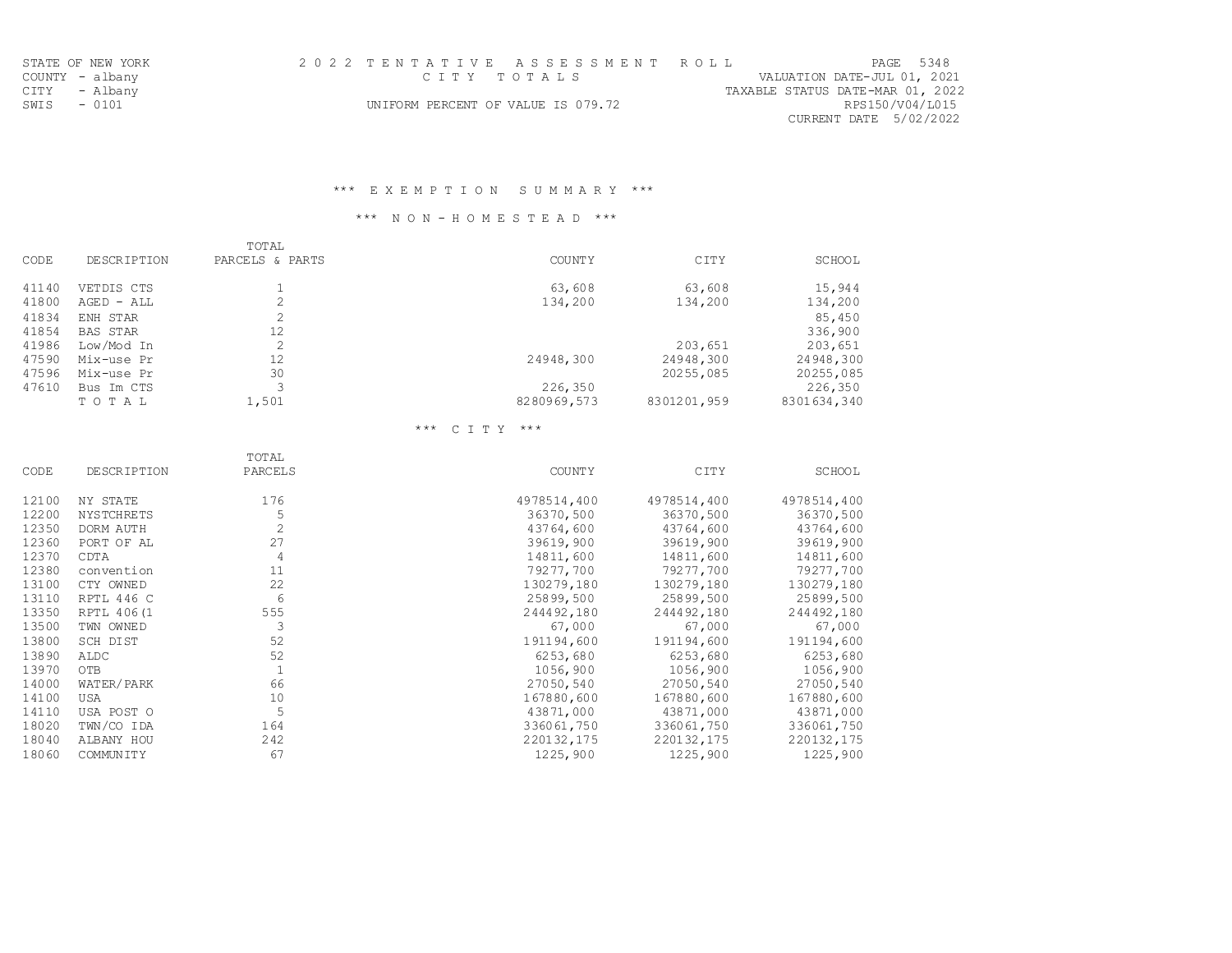| STATE OF NEW YORK | 2022 TENTATIVE ASSESSMENT ROLL     | PAGE 5349                        |
|-------------------|------------------------------------|----------------------------------|
| COUNTY - albany   | CITY TOTALS                        | VALUATION DATE-JUL 01, 2021      |
| CITY - Albany     |                                    | TAXABLE STATUS DATE-MAR 01, 2022 |
| SWIS - 0101       | UNIFORM PERCENT OF VALUE IS 079.72 | RPS150/V04/L015                  |
|                   |                                    | CURRENT DATE 5/02/2022           |

\*\*\* C I T Y \*\*\*

|       |                    | TOTAL                     |               |             |             |
|-------|--------------------|---------------------------|---------------|-------------|-------------|
| CODE  | <b>DESCRIPTION</b> | PARCELS                   | <b>COUNTY</b> | CITY        | SCHOOL      |
| 18180 | <b>UDC</b>         | 2                         | 10709,700     | 10709,700   | 10709,700   |
| 21600 | PARSONAGE          | 6                         | 2245,600      | 2245,600    | 2245,600    |
| 25110 | CHURCH SCH         | 263                       | 163361,000    | 163361,000  | 163361,000  |
| 25120 | NON P EDUC         | 178                       | 333777,580    | 333777,580  | 333777,580  |
| 25130 | NON P CHAR         | 200                       | 68168,458     | 68168,458   | 68168,458   |
| 25210 | NP HOSPITA         | 56                        | 819248,840    | 819248,840  | 819248,840  |
| 25230 | NP MORAL I         | 422                       | 224760,479    | 224760,479  | 224760,479  |
| 25300 | NON PROFIT         | $\mathbf{1}$              | 776,781       | 776,781     | 776,781     |
| 25400 | RPTL428 FR         | $\mathbf{1}$              | 1532,309      | 1532,309    | 1532,309    |
| 25500 | NP MEDICAL         | $\mathbf{1}$              | 1681,500      | 1681,500    | 1681,500    |
| 25900 | Land Banks         | 343                       | 6040,860      | 6040,860    | 6040,860    |
| 26100 | VETORG CTS         | 10                        | 1953, 480     | 1953,480    | 1953,480    |
| 26250 | HISTORIC S         | 15                        | 1599,800      | 1599,800    | 1599,800    |
| 26400 | VOL FIRE C         | 1                         | 124,100       | 124,100     | 124,100     |
| 28520 | NP NURSE H         | $\overline{4}$            | 116772,500    | 116772,500  | 116772,500  |
| 29350 | LIBRARY            | 14                        | 12349,300     | 12349,300   | 12349,300   |
| 41001 | CHG LVL CT         | 84                        | 4403,794      | 4403,794    |             |
| 41120 | VETWAR CTS         | 1,188                     | 27659,598     | 27716,980   | 5707,895    |
| 41130 | VETCOM CTS         | 572                       | 22081,591     | 22111,478   | 4581,831    |
| 41140 | VETDIS CTS         | 181                       | 7346,098      | 7353,542    | 2504,534    |
| 41400 | CLERGY             | 29                        | 43,500        | 43,500      | 43,500      |
| 41800 | AGED - ALL         | 1,126                     | 70683,814     | 70866,365   | 75384,634   |
| 41801 | AGED C&T           | $\mathbf{1}$              | 47,250        | 47,250      |             |
| 41834 | ENH STAR           | 2,222                     |               |             | 142932,709  |
| 41854 | BAS STAR           | 5,676                     |               |             | 158063,618  |
| 41930 | LIM DIS            | 74                        | 4058,775      | 4066,930    | 4097,396    |
| 41960 | Historic P         | $\ensuremath{\mathsf{3}}$ | 389,200       | 389,200     | 389,200     |
| 41963 | HISTORIC           | 2                         |               | 98,200      |             |
| 41986 | Low/Mod In         | 93                        |               | 5599,152    | 5599,152    |
| 44210 | Phyim CTS          | 5                         | 135,000       | 135,000     | 135,000     |
| 47590 | Mix-use Pr         | 12                        | 24948,300     | 24948,300   | 24948,300   |
| 47596 | Mix-use Pr         | 55                        |               | 25223,547   | 25223,547   |
| 47610 | Bus Im CTS         | 3                         | 226,350       |             | 226,350     |
|       | TOTAL              | 14,313                    | 8514949,262   | 8545929,230 | 8802763,658 |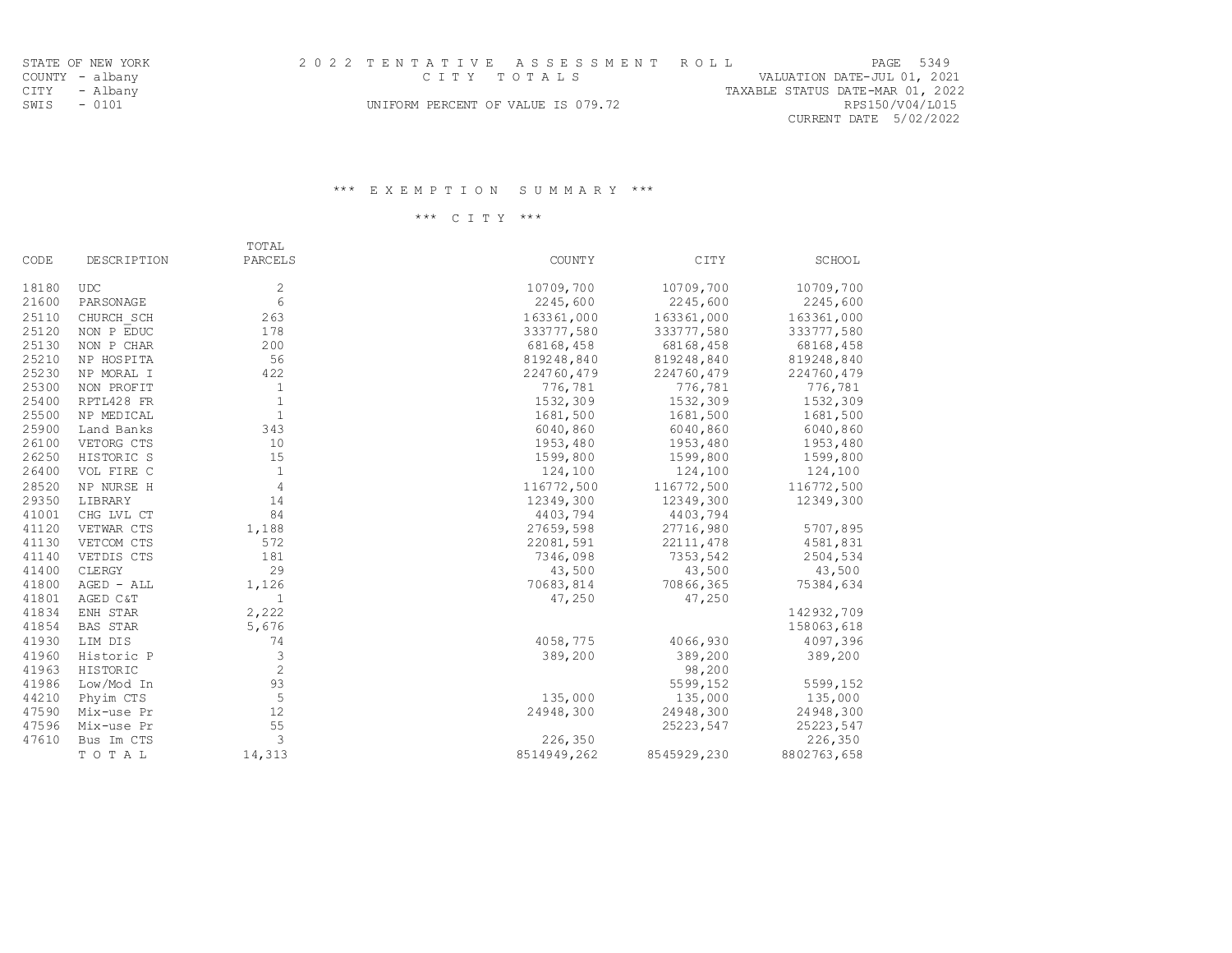|                 | STATE OF NEW YORK |  |                                    |  | 2022 TENTATIVE ASSESSMENT ROLL |                                  |                        | PAGE 5350 |
|-----------------|-------------------|--|------------------------------------|--|--------------------------------|----------------------------------|------------------------|-----------|
| COUNTY - albany |                   |  | стту тотања                        |  |                                | VALUATION DATE-JUL 01, 2021      |                        |           |
| CITY - Albany   |                   |  |                                    |  |                                | TAXABLE STATUS DATE-MAR 01, 2022 |                        |           |
| SWIS - 0101     |                   |  | UNIFORM PERCENT OF VALUE IS 079.72 |  |                                |                                  | RPS150/V04/L015        |           |
|                 |                   |  |                                    |  |                                |                                  | CURRENT DATE 5/02/2022 |           |

\*\*\* G R A N D T O T A L S \*\*\*

## \*\*\* H O M E S T E A D \*\*\*

| ROLL<br>SEC | <b>DESCRIPTION</b>  | TOTAL<br>PARCELS & PARTS LAND | ASSESSED   | ASSESSED<br>TOTAL | TAXABLE<br>COUNTY | TAXABLE<br><b>CITY</b> | TAXABLE<br>SCHOOL | STAR<br>TAXABLE |
|-------------|---------------------|-------------------------------|------------|-------------------|-------------------|------------------------|-------------------|-----------------|
|             | TAXABLE             | 23,304                        | 636583,014 | 3144338,236       | 3000688,377       | 2996632,040            | 3040803,970       | 2740229,993     |
| 8           | WHOLLY EXEMPT       | 1,611                         | 39001,475  | 123843,411        |                   |                        |                   |                 |
| $\star$     | TOTAL<br><b>SUB</b> | 24,915                        | 675584,489 | 3268181,647       | 3000688,377       | 2996632,040            | 3040803,970       | 2740229,993     |

\*\* GRAND TOTAL 24,915 675584,489 3268181,647 3000688,377 2996632,040 3040803,970 2740229,993 \*\*\* N O N - H O M E S T E A D \*\*\*

| ROLL<br><b>SEC</b> | DESCRIPTION         | TOTAL | <b>ASSESSED</b><br>PARCELS & PARTS LAND | ASSESSED<br>TOTAL | TAXABLE<br><b>COUNTY</b> | TAXABLE<br><b>CITY</b> | TAXABLE<br>SCHOOL | STAR<br>TAXABLE |             |
|--------------------|---------------------|-------|-----------------------------------------|-------------------|--------------------------|------------------------|-------------------|-----------------|-------------|
| 1                  | TAXABLE             | 3,156 | 415872,030                              | 1707816,334       | 1567934,051              | 1547701,665            | 1547691,634       |                 | 1547269,284 |
| 5                  | SPECIAL FRANCHISE   | 31    |                                         | 177136,362        | 177136,362               | 177136,362             | 177136,362        |                 | 177136,362  |
| 6                  | UTILITIES & N.C.    | 116   | 5927,600                                | 106830,017        |                          | 106830,017             | 106830,017        | 106830,017      | 106830,017  |
| $7\phantom{.0}$    | CEILING RAILROADS   | 20    | 17650, 137                              | 21058,892         |                          | 21058,892              | 21058,892         | 21058,892       | 21058,892   |
| 8                  | WHOLLY EXEMPT       | 1,422 | 1003236,400                             | 8171753,390       |                          |                        |                   |                 |             |
| $\star$            | TOTAL<br><b>SUB</b> | 4,745 | 1442686,167                             | 10184594,995      | 1872959,322              | 1852726,936            | 1852716,905       |                 | 1852294,555 |
| $\star\star$       | GRAND TOTAL         | 4,745 | 1442686,167                             | 10184594,995      | 1872959,322              | 1852726,936            | 1852716,905       |                 | 1852294,555 |